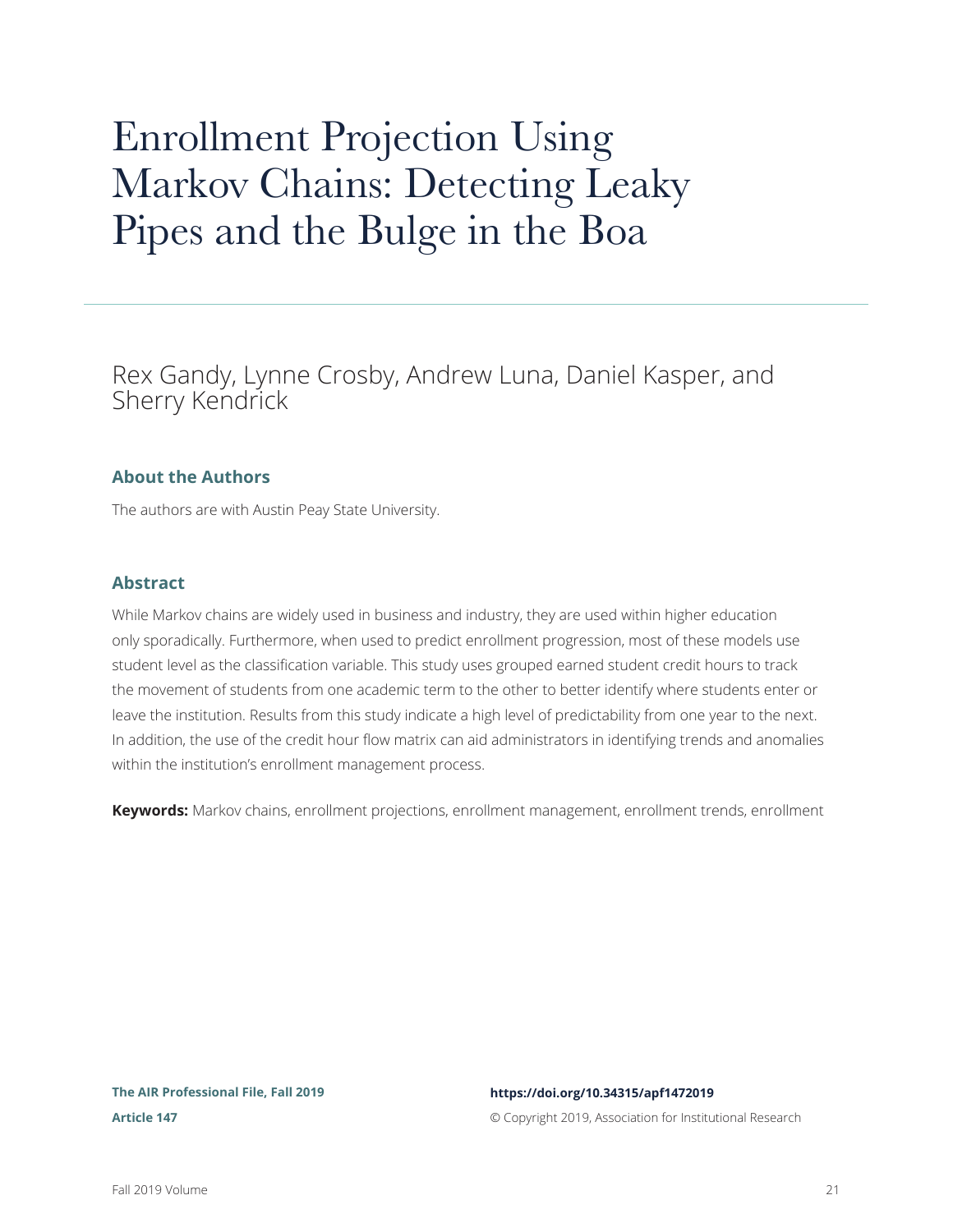# INTRODUCTION

The current challenges facing higher education administrators create myriad reasons to find a crystal ball of sorts to effectively forecast enrollments, predict how many current students will stay at the institution, forecast new students, and adequately estimate revenues. These challenges have become only more pressing in recent years.

More than 20 years ago, when public college and university revenues were ample, administrators were not readily concerned about the future of college enrollments or student persistence. State appropriations were healthy and usually made up more than half of an institution's revenue source. Moreover, with lower tuition more students could afford to obtain a degree without going into significant financial debt (Coomes, 2000).

The costs to run higher education have skyrocketed, however, causing today's institutions to seek scarce resources within an ever-diminishing financial pool. As states tackle other pressing issues such as infrastructure, entitlements, and prisons, the amount they give to higher education naturally wanes. Decreased state revenue, therefore, compels institutions to increase tuition to make up the difference. According to Seltzer (2017), for every \$1,000 cut from per student state and local appropriations, the average student can be expected to pay \$257 more per year in tuition and fees. He further notes that this rate is rising.

In addition to decreases in state revenues, higher education administrators are under increasing pressure to be accountable to federal and state governments as well as to regional and disciplinebased accreditors. This accountability is increasingly seen in tougher reporting standards, outcomesbased funding formulae, and mandated student achievement thresholds.

The closest resource to a crystal ball available to administrators is a set of mathematical prediction tools. These prediction tools range from simple formulae contained in spreadsheets to much more complicated regression, autoregressive integrated moving average (ARIMA), and econometric time series models.

According to Day (1997), current predictive tools that are statistically based rely on the institution's ability to access and manipulate large datasets and individual student-record data. While morecomplicated statistical models incorporate variables such as tuition cost, high school graduate numbers, economic factors, and labor-market demand, other models look more specifically at institutional indicators such as high school grade point averages of entering freshmen, as well as the retention, progression, and graduation rates of students.

One such model, the Markov chain, has been relatively underutilized as an enrollment projection tool in higher education. When used properly, however, it can aid institutions in determining progression of students. Specifically, Markov chains are unique from more-traditional ARIMA and regression prediction tools in that the following is true:

- 1| Markov chains can give accurate enrollment predictions with only the previous year's data. These predictions can be helpful when large longitudinal databases are not available.
- 2| They can generate predictions on segments of a group of students rather than on the entire population. Other models often require the use of the entire population.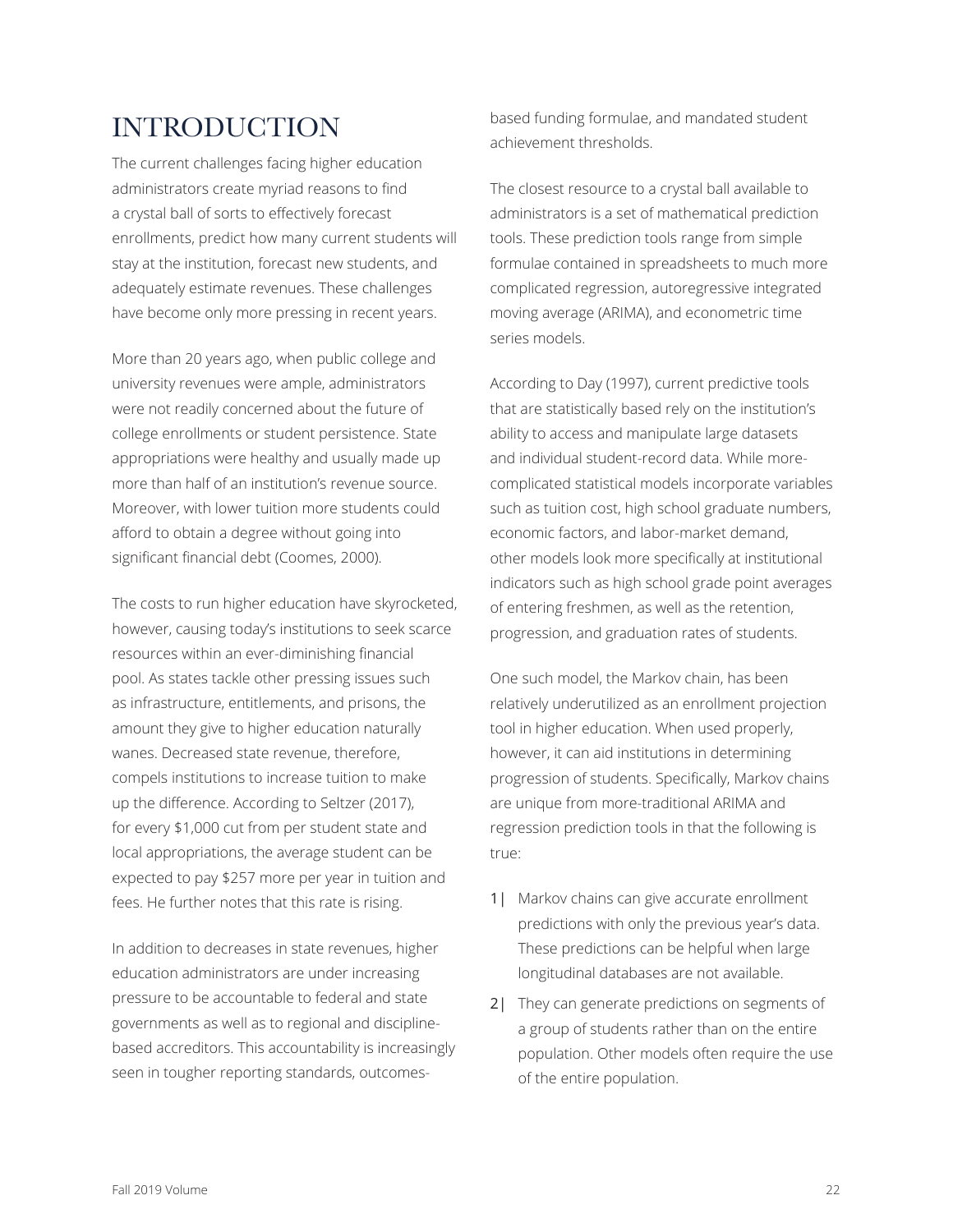3| The almost intuitive nature of the Markov chain lends well to changes in student flow characteristics that often cannot be explained by a complex statistical formula.

Moreover, Markov chains might be particularly helpful in determining progression of students during benchmark years when enrollments vary significantly due to state mandates and policies, or due to institutional changes in admission standards. The purpose of this study is to show how a Southeastern, masters-level (Larger Programs) public institution utilized the unique properties of this model to create a tool to better understand credit hour flow and student persistence.

### **Enrollment Management's Problem with Leaky Pipes and the Bulge in the Boa**

While enrollment management has clearly evolved since the inception of the field of enrollment management in the 1970s, some fundamental processes have essentially stayed the same. Institutions have always wanted to attract the right students who fit well within the institution's role, scope, and mission. Once matriculated into the institution, there is also a strong desire for students to adequately progress through their program and graduate within a reasonable amount of time (Hossler, 1984). As enrollment management developed through time, however, administrators became increasingly aware that college-age students were more difficult to enroll, higher tuition was causing some students to forgo their degree, and institutional loyalty was waning as students transferred to similar or different institutions. Furthermore, institutions have seen an increasing number of students who are not fully prepared for the rigors of college work, putting greater enrollment strain on institutions (Johnson, 2000).

After more than 40 years of enrollment management within higher education, it is not surprising that metaphorical associations have entered the lexicon of the profession as administrators try to better understand and predict student matriculation, persistence, and graduation. For instance, Ewell (1985), referred to students progressing and moving throughout their program as student flow, while Clagett (1991) discussed following the flow of student cohorts through to graduation. Luna (1999) used the concept of student flow to explain the various pathways by which the institution may retain students, and Torraco and Hamilton (2013) discussed the student flow of selected groups of minority students. Furthermore, many software companies have exploited the student flow metaphor to describe use of data to identify areas where leakage is present in student flow pipelines. It is easy, then, to see how the management of student retention can be associated with a pipeline and how administrators are busy trying to plug the leaks.

Markov chains are uniquely suited to identifying these leaks because they can model student flow as a set of transitions between several states, much like a set of pipes with various inflows, outflows, and interconnections. In addition to using the model to project enrollments, it is also possible to observe from year to year where students enter the absorbed state (i.e., do not return to the institution). Leakage within the student credit hour (SCH) flow pipeline occurs when students withdraw or stop out due to reasons that are academic, nonacademic, or both. If the model can isolate where the major leaks occur, the institution can identify causes and work to retain and maintain the flow of students within the pipeline. These leaks in the student flow pipeline can be detected and monitored from term to term so that the institution can develop strategies to maintain a healthier flow.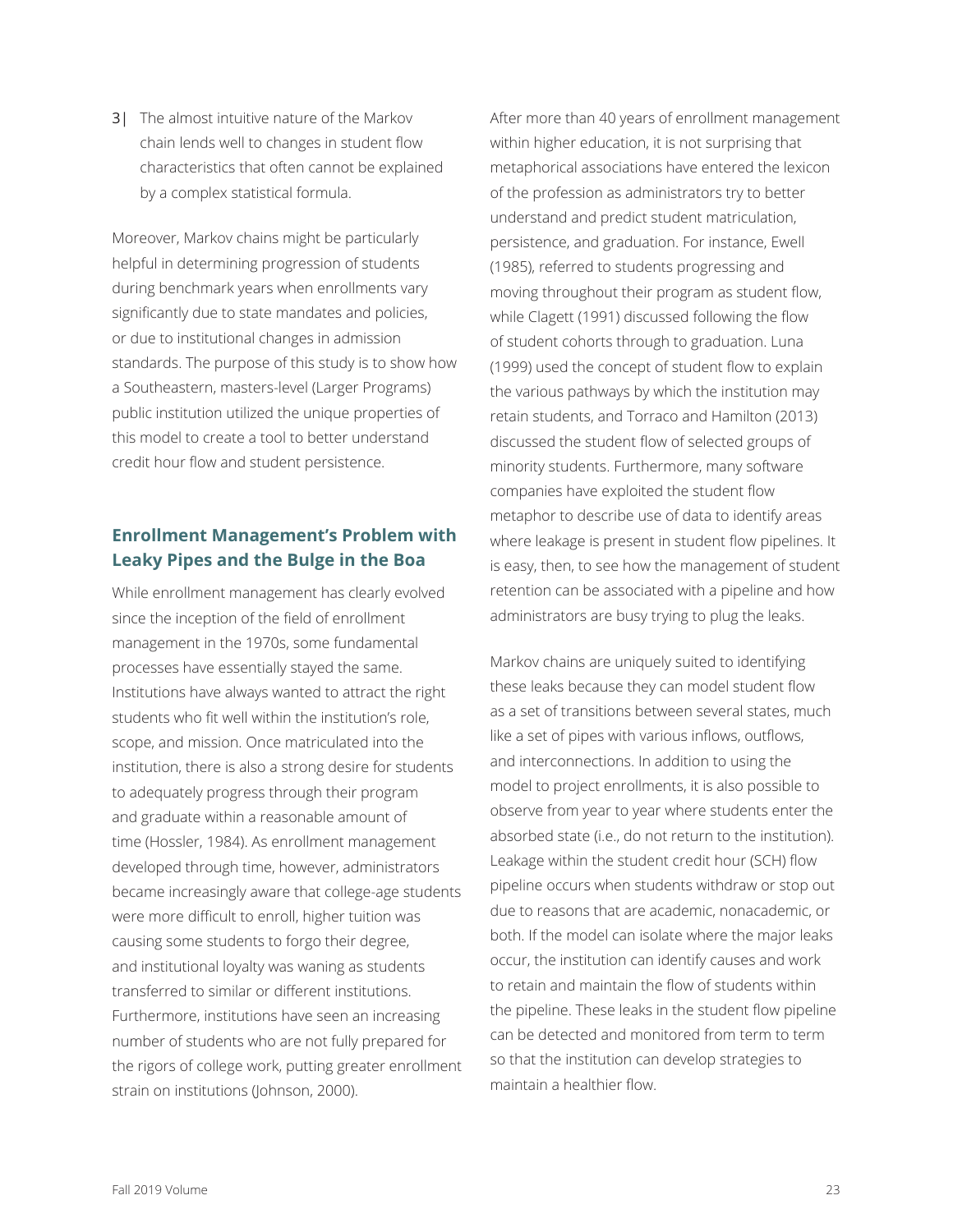Another colorful bit of jargon among enrollment management professionals is the idea of bulging enrollments. For example, Fallows and Ganeshananthan (2004) use the term "bulging of enrollments" to describe a significantly larger share of students needing financial aid or when, due to rising tuition costs, students bulge into less-expensive 2-year colleges. Herron (1988) uses the term "bulge in the boa" to define instances of oversupply in student populations quickly entering the student flow pipeline, much as a boa constrictor swallows a large meal. Liljegren and Saks (2017) added that these bulges can significantly affect higher education and its future. These bulges occur when large groups of students suddenly enter higher education, putting a strain on the student flow pipeline. As the bulge dissipates, its effects may remain, and it may redefine student flow for the future. With Markov chain models, institutions can monitor these bulges in the system so that they can address issues such as course offerings and instructor availability.

### **Markov Chains and Higher Education**

A Markov chain is a type of projection model created by Russian mathematician Andrey Markov around 1906. It uses a stochastic (random) process to describe a sequence of events in which the probability of each event depends only on the state attained in the previous event.

The Markov chain is a stochastic rather than a deterministic model. Unlike a deterministic process where the output of the model is fully determined by the parameter values and by sets of previous states of these values, a stochastic process possesses inherent randomness: the same set of parameter values and initial conditions can lead to different outputs.

Take, for example, the scenario of an individual returning home from work. In a deterministic process, there is only one route (Route A) from work to home, and the amount of time to get home depends only on the variable speed of the driver. In a stochastic process, the individual will have multiple routes (Routes A, B, and C) from which to choose, and each of the routes intersects the other routes at various points. The randomness of the process occurs when the individual combines routes to go home, if she makes the choices at each intersection randomly. For example, the driver may take Route A part of the time, followed by Route C, then Route B, and back to Route A again, or take some completely different path. There are many random possibilities the individual may take to get home, leading to a variety of possible driving times.

Markov chains utilize transition matrices that represent the probabilities of transitioning from each possible state to each other possible state. These states can be absorbing or nonabsorbing: nonabsorbing states allow future transitions to other states while absorbing states do not.

Markov chains have been widely and successfully used in business applications, from predicting sales and stock prices to personnel planning and running machines. Markov chains also have been used in higher education, albeit with much less frequency.

In most studies where Markov chains were used in enrollment management, the various transitional states were categorized either by student classification or by other simpler dichotomous measures. Given the strength of the Markovian stochastic process in generating student flow probabilities using data only from the previous year, the process of classifying students into other kinds of states could be appealing. Such states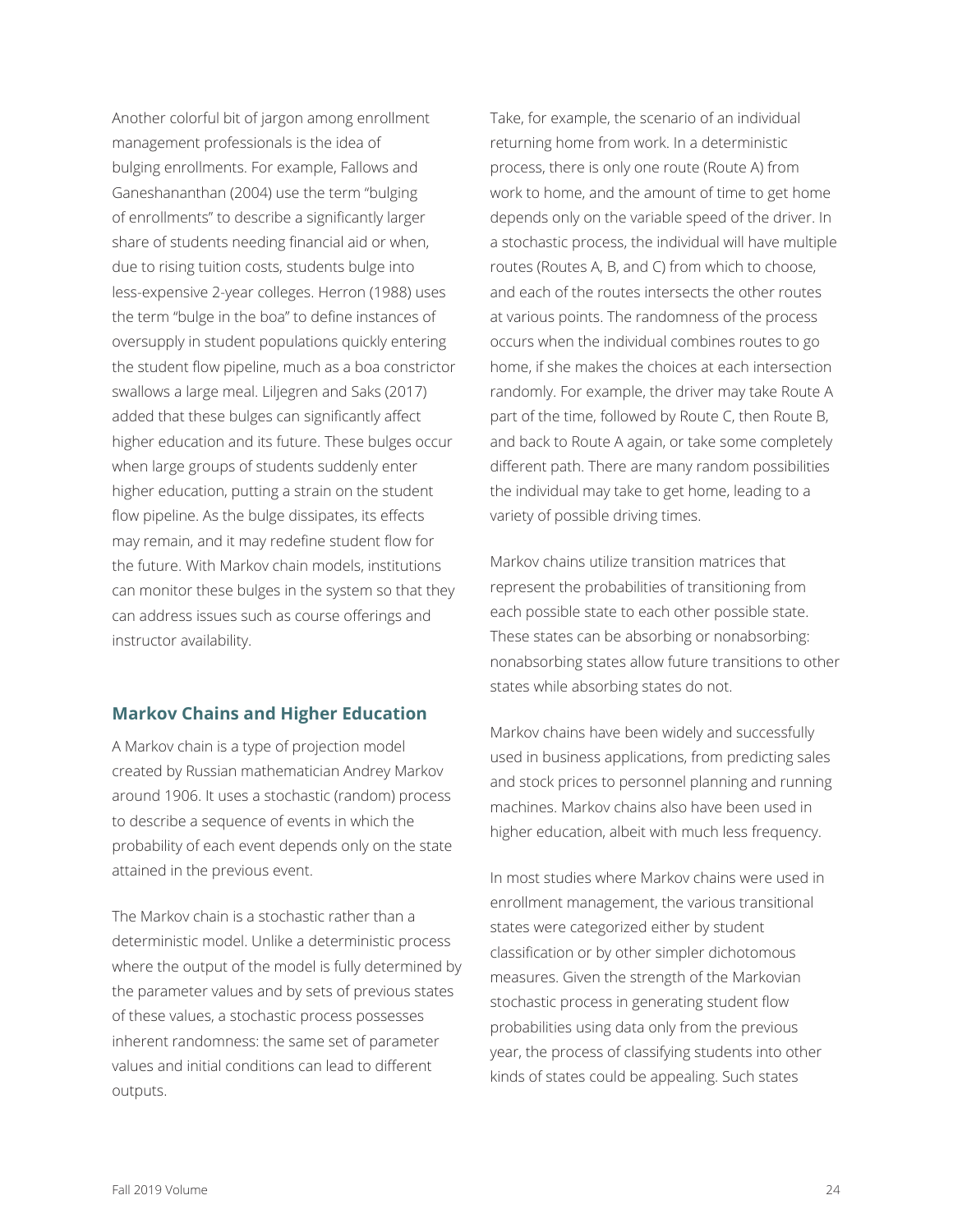could include SCHs, student debt, and (on a more systemwide level) the transitioning from one institution or program to another. The possibilities are diverse.

One of the first to use Markov chains in determining enrollment projections was Oliver (1968) when he compared Markov chains to the much more established use (at that time) of grade progression ratios to predict enrollments at the University of California. According to Oliver's study, enrollment forecasting made a prediction on the basis of historical information on past enrollment and admission trends. In determining a stochastic process, Oliver demonstrated that the fraction of students who leave one grade level (class status) *i* and progress to class status *j* is a fraction  $p_{ii}$ ; that progress could also be time dependent. These fractions  $p_{ij}$  can also be interpreted as random transition probabilities. He determined that the process allowed for contributions in one grade level that were identified by their origins, such as prior grade level, returning to the same grade level, and new admissions (Oliver, 1968).

According to Hopkins and Massy (1981), the use of Markov chains allows the researcher to observe the flow of students from one classification level (i.e., freshman, sophomore, junior, senior) to the next class level. The chain also incorporates students who stay at the same class level from one year to the next. Therefore, the Markov chain for class level, as studied by Hopkins and Massy, can be described as follows:

- 1| The number of students in class level *i* who progress to class level *j*
- 2| The number of students in class level *i* who stay in the same level

3| The number of students who leave the institution (drop out, stop out, or graduate)

Similarly, Borden and Dalphin (1998) used Markov chains to develop a 1-year enrollment transition matrix to track how students of each class level progressed. The authors found that unique Markov chain models were valuable in measuring student progression without having to rely on 6-year graduation rate models, which could be ineffective due to the large time lags. Specifically, the model was built around a transition matrix where student flow was tracked from one year to the next, and the rates of transition from four nonabsorption states (i.e., freshman to sophomore) were placed into a matrix that was separate from the two absorption states (i.e., drop out, graduate).

Using the percentages in the two matrices, those students who continue in nonabsorption states were processed through the matrix using the established rates of transition until, asymptotically, all students reach the final absorption state.

Additionally, Borden and Dalphin (1998) developed discrete Markov chain processes to simulate the effect of changes in student body profile on graduation rates. In these models, the authors incorporated credit-load and grade performance categories. Their results indicated that, while there was a strong association between grade performance and persistence, it took very large changes in levels of student performance to impact retention and graduation rates modestly.

In a more narrowly focused study, Gagne (2015) used Markov chains to predict how English Language Institute (ELI) students progressed through science, technology, engineering, and math (STEM) programs. Specifically, the model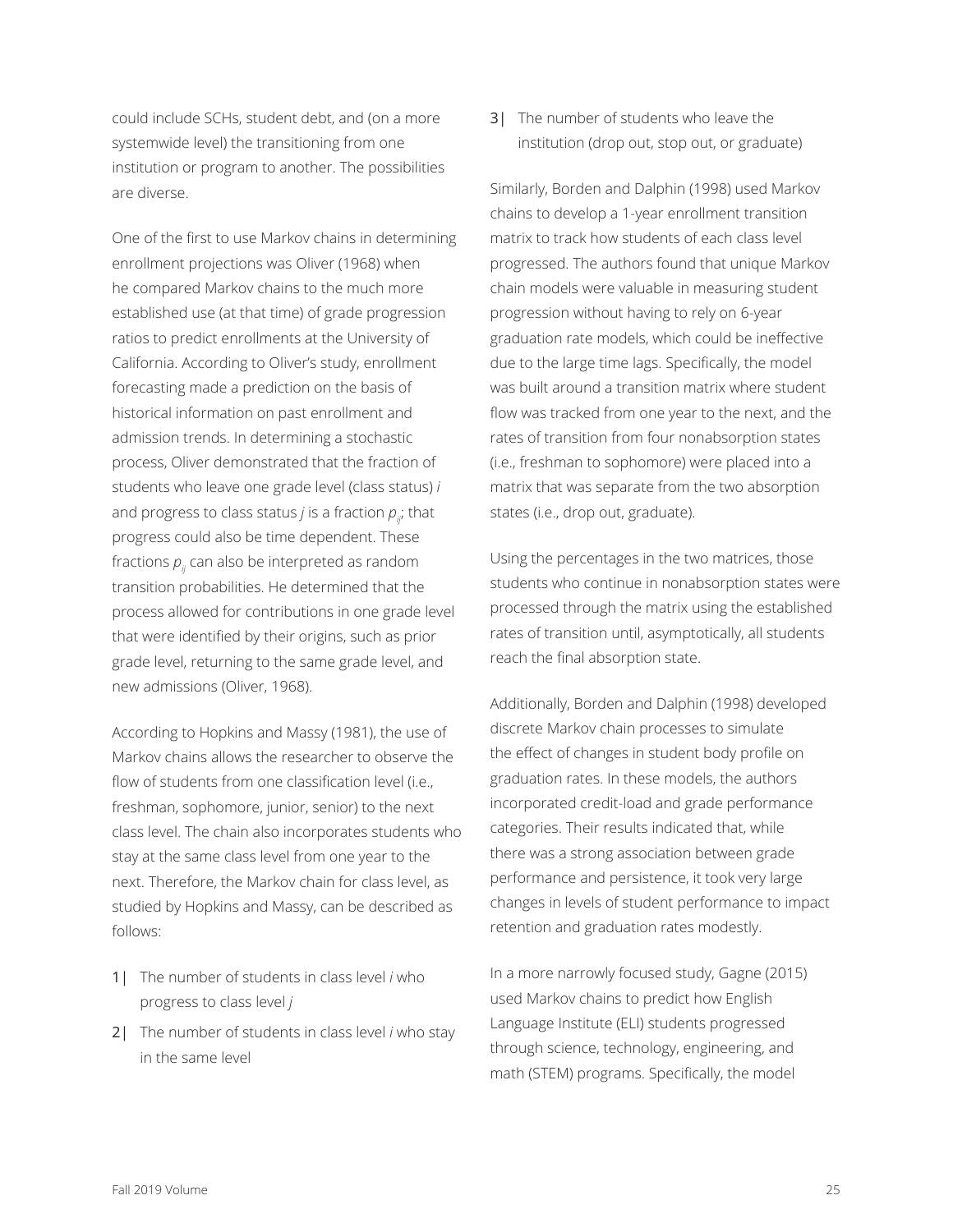created transitional (nonabsorbing) states based on classification level and three absorbing states to include those students who left the institution, those who graduated from a STEM program, or those who graduated from a non-STEM program. Findings from their study indicated that the ELI students tended to progress at a higher rate than non-ELI students in STEM programs, and that ELI students who repeated the freshman year were more likely to repeat again than they were to transition to the sophomore year.

Correspondingly, a study by Pierre and Silver (2016) used Markov chain models to determine the length of time it took students to graduate from their institutions. As with previous studies, students were divided into nonabsorbing transitional states (i.e., freshman, sophomore, junior, senior) and absorbing states (i.e., graduate, nonreturning). Using the Markovian property, the future probability of transitioning from one state to another depended only on the present state of the process and was not influenced by its history. The study found that it took 5.9 years for a freshman to graduate and 4.5 years for a sophomore to graduate from the institution.

Brezavšček, Bach, and Baggia (2017) successfully used Markov chain models to investigate the pattern of students' enrollment and academic performance at a Slovenian institution of higher education. The model contained five transient or nonabsorbing states and two absorbing states. The authors used student records for a total of eight consecutive academic seasons, and estimated the students' progression toward the next stage of the program. From those transition percentages they were able to obtain progression, graduation, and withdrawal probabilities.

As mentioned earlier, most Markov chain models involving enrollment management and prediction use student classification to create the various states of the model. Using student classification in model specification, however, could create states that are overly broad in nature since, at most semester-based colleges and universities, student classification varies by 30 hours.

Ewell (1985), who also used Markov chains to predict college enrollments, noted two limitations of the models. First, because the estimation of the probabilities rests on historical data, Markov chains may be sensitive to when the data were collected. This could be especially true with significant enrollment gains or declines from one year to the next. Second, according to Ewell, different subpopulations may behave in different ways, thus necessitating the need to disaggregate into smaller groupings.

However, the Markov chain's attributes may allow a unique ability to detect the leaks and bulges. Because this type of projection model uses the stochastic process to describe a sequence of events in which the probability of each event depends only on the state attained in the previous event, changes to student flow are immediate and are not subject to potentially skewed results of the past. In short, the limitations mentioned by Ewell (1985) can be utilized when building the student flow matrices to detect significant shifts in enrollment and to determine which groups of students are leaving the institution at a higher rate.

# **METHODOLOGY**

The current study used Markov chains to predict Fall enrollment at a Southeastern, masters-level (Larger Programs) public institution based on annual Fall semester enrollment for degree-seeking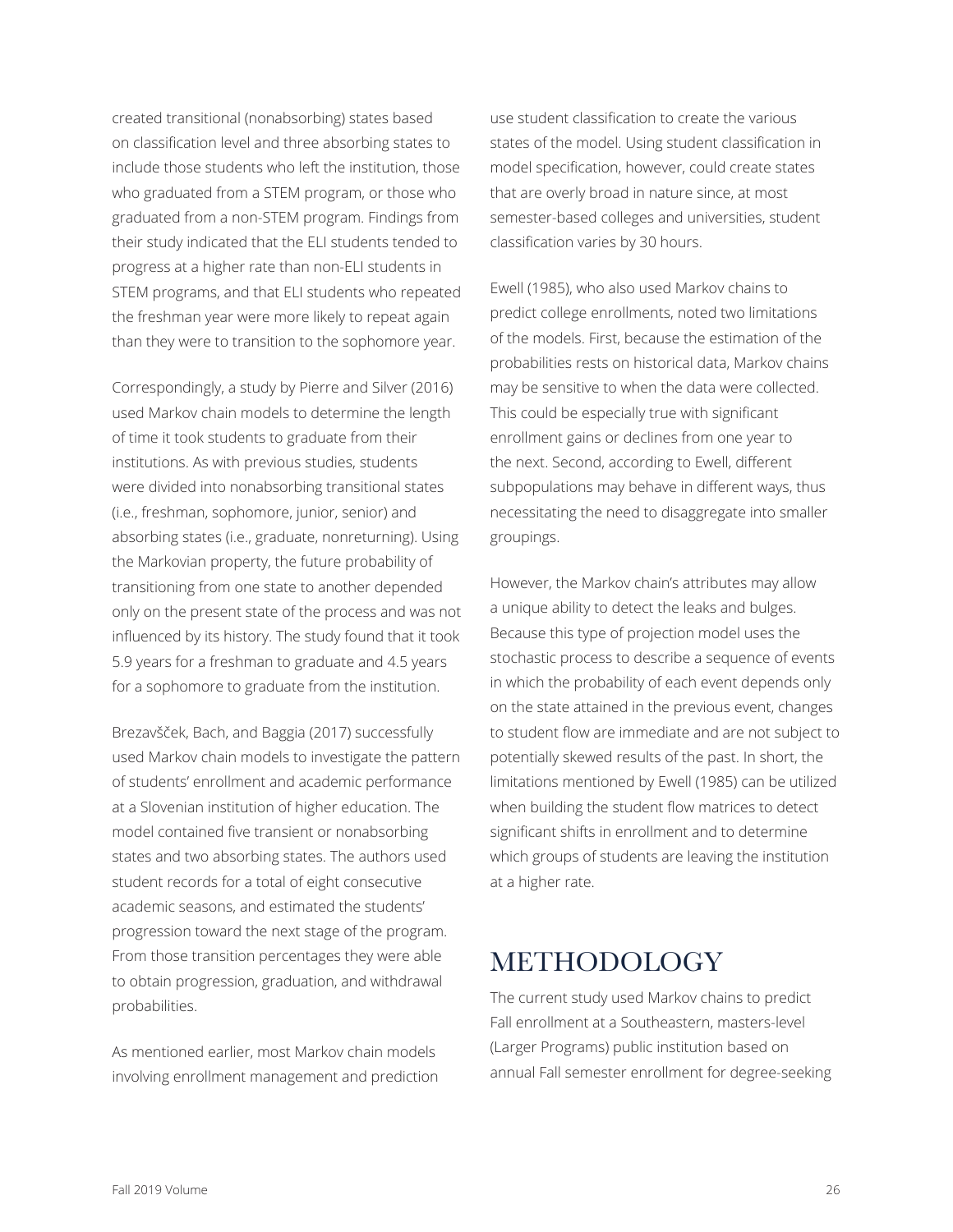undergraduates. The process involved obtaining data from the institution's student information system and separating students into groupings based on their cumulative SCHs earned. Student flow was measured from Fall of year *i* to Fall of year *i+1* based on whether students stayed within their credit hour category, moved into another credit hour category, or did not enroll at the institution. These student flow changes for each category were then summed and applied to year *i+2* as a prediction of enrollment.

Within the model, at a given point in time each student has a particular state, and each student is treated as having a particular probability of transitioning to each other state or staying within the same state. Most of these states are based on the number of SCH the student has accumulated (i.e., the SCH category). Because the SCH category of a student was determined by the number of cumulative SCHs a student earned, most of the credit hour flow scenarios included students advancing to a higher credit hour category or students withdrawing or graduating. While it is rare for a student to move from a particular credit hour category to a lower category, it can happen through the transfer process when, after the student has enrolled, the current institution does not accept certain SCHs from the former institution.

The characteristic that makes this model a Markov chain is the fact that a given student's transition probabilities between states are assumed to depend only on that student's current state and not on any of the student's previous states. This is a simplifying assumption that allows all students within a given state to be treated similarly regardless of their histories. Otherwise, the model would become much more complicated and difficult to apply.

The main parameters of the model are estimates of these transition probabilities. These transition probabilities are estimated by calculating the fractions of students that transitioned from each state to each other state relative to the number of students initially in that state in past years' enrollment data. The other parameters of the model are the fractions of new incoming students by credit hour category. The total number of new incoming students is assumed to be fixed, thus the estimated number of incoming students by credit hour category follows from these fractions.

The model process is recursive in that predictions for Fall X are produced from the enrollment data from Fall X-2 and Fall X-1 and the subsequent flow rates from Fall X-2 to Fall X-1.

We can now describe the basic assumptions that we used to construct the predictive models:

- 1| Each model models flow from one year to the next and is named accordingly. For example, Fall 2013 to Fall 2014 is known as the 13\_14 Model and is based on the starting data for Fall 2013 and the new student data from Fall 2014.
- 2| As the model is applied, the output headcount by SCH level for the *(i+1)*th year becomes the input headcount for the next iteration of the model.
- 3| When the model is applied to a future year, the total number of new students is assumed to be constant and the same as the number of new students for the *(i+1)*th year. The distribution of new students by SCH level is also assumed to be constant.
- 4| When the model is applied to a future year, it is assumed that the fractional student loss and fractional student continuation ratios are fixed by SCH level.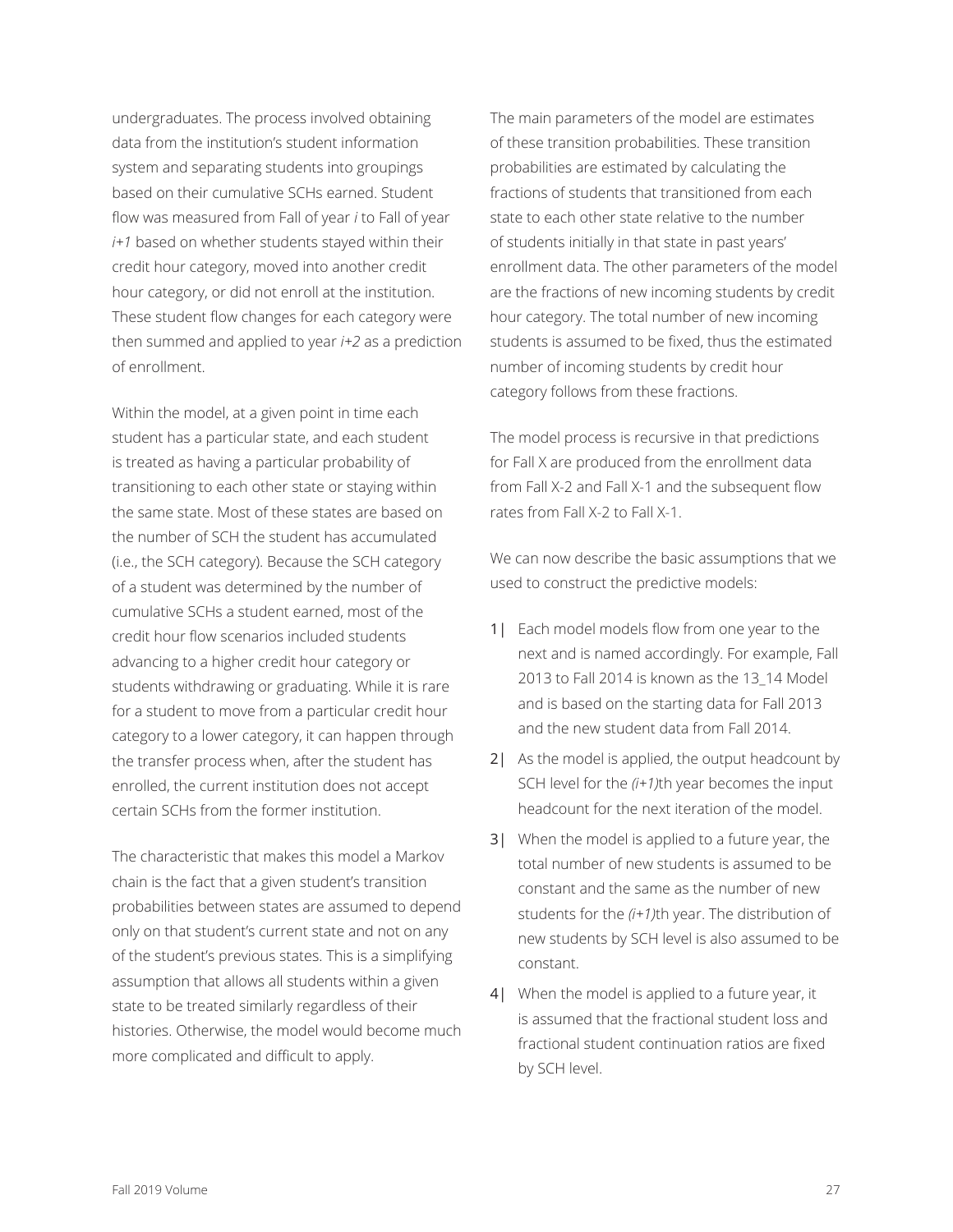5| When the model is applied to a future year it is assumed that the fractional flow from SCH level to SCH level is the same as for the year used to construct the model.

The model divides the undergraduates into 24 6-SCH groupings. This method uses historic ratios of SCH student subsets gathered from the student information system to predict future Fall headcounts.

The 6-SCH groupings used in this model are individually less broad than the more familiar student classification levels. However, it is possible to aggregate the 6-SCH bins into a version of these student levels, which we define as

- Freshmen: ≤30 SCH
- Sophomore: >30 SCH and ≤60 SCH
- Junior: >60 SCH and ≤90 SCH
- Senior: >90 SCH

Note that these classification-level definitions do not exactly match the institution's definitions. In using SCH groupings, the enrollment pipeline may be much more finely observed and enrollment patterns among students may be more precisely distinguished. While it is the goal of this study to develop a model to predict the coming Fall enrollment once the previous Fall enrollment is known, the model will not address enrollment by major, academic department, or college.

# MODEL DESCRIPTION

The student information system parsed out students into the various SCH categories based on the predetermined groupings. These students were then tracked during the following Fall semester to determine student flow percentages. Within this study, student flow states are defined as:

- 1| students in credit hour group *j* who stayed within that group,
- 2| students in credit hour group *j* who moved to a different credit hour group,
- 3| students in other credit hour groups who moved to group *j*, and
- 4| students who were no longer enrolled at the institution.

Within this model, the following terms and symbols are used:

- 1| *n* is the number of SCH levels in the model (*n* = 24 for the 6-SCH groupings).
- 2| *hij* is the *i*th Fall semester headcount for the *j*th SCH level.
- 3| *H<sup>i</sup>* is the total undergraduate headcount for the *i*th semester.
- 4| *l ij* is the number of the *hij* subset students not enrolled the next Fall semester.
- 5| *L<sup>i</sup>* is the total number of undergraduates enrolled in the *i*th Fall semester that are not enrolled in the (*i+1*)th Fall semester.
- 6|  $c_{ij} = h_{ij} l_{ij}$  is number of continuing students in the jth SCH level.
- 7| *C<sup>i</sup>* is the total number of undergraduates that enrolled in the *i*th Fall semester that are also enrolled in the (*i+1*)th Fall semester.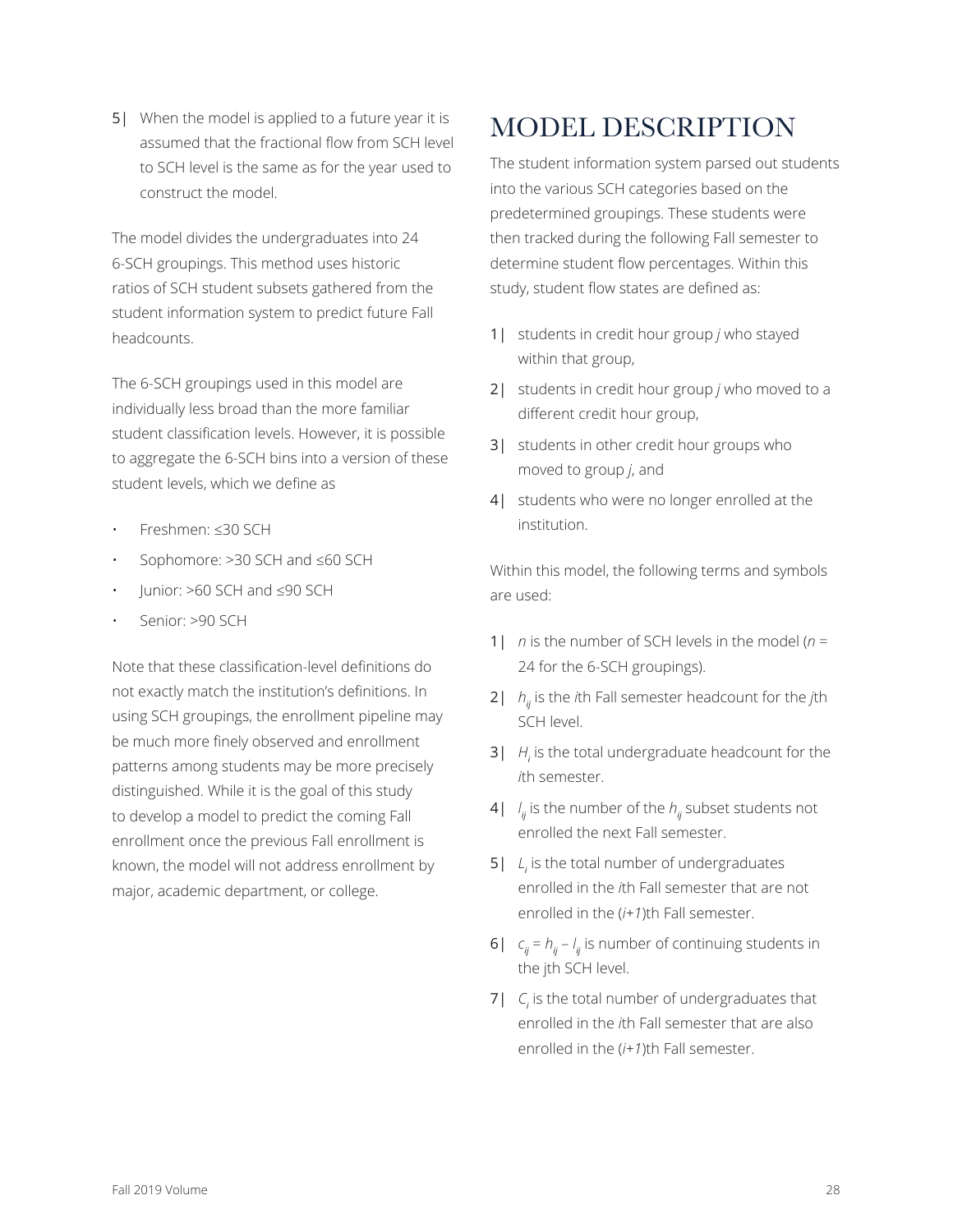- 8|  $d_{ijk}$  is the number of the continuing  $c_{ij}$  subset students that move from SCH level *j* to SCH level *k* from the *i*th Fall to the (*i+1*)th Fall.
- 9| *wij* is the number of the *C<sup>i</sup>* subset students that flow from all other levels into level *j*.
- 10 |  $o_i$  is the number of the  $c_i$  subset students that flow out of level *j* into all other levels.
- 11 |  $s_{(i+1)j}$  is the number of the new incoming students for the *(i+1)*th Fall semester where *j* is the SCH level.
- 12 |  $N_{(i+1)}$  is the total number of incoming new undergraduate students for the *(i+1)*th semester.

With this terminology in place, the previously stated assumptions of the models can now be described algebraically:

- 1| When applying a model to a future period from Fall (*i+1*) to Fall (*i+2*), the total number of incoming students is assumed to be the same as it was for the period used to build the model, so it is assumed to have the value  $N_{i+1}$ . The fraction of new students by SCH level for that upcoming year is also assumed to be the same as it was in the period used to train the models, so each is assumed to be *s(i+1)j ⁄ Ni+1*. Therefore, the estimated number of new students for a particular SCH level in that future year can be obtained by multiplying the value of this fraction by the estimated total number of students in the current year. That is, the estimate for the number of new students in the future year for that particular SCH level is given by  $S_{(i+1)j} / N_{i+1} \times N_{i+1} = S_{(i+1)j}$ .
- 2| The fractional loss and fractional continuation ratios are also assumed to be fixed by SCH level. In other words, for a future year these ratios are assumed to be *l ij ⁄ hij* and *cij ⁄ hij*, the same as

they were in the year used to build the model. Therefore, for the upcoming future period from Fall *(i+1)* to Fall *(i+2)*, the estimated number of lost and continuing students for the *j*th SCH level are obtained by multiplying these ratios by the number of students  $h_{(i+1)j}$  in that SCH level in the current Fall *(i+1)*. This multiplication is *l ij ⁄ hij*   $\times h_{i+1}$  to estimate lost students in the jth SCH level and *cij ⁄ hij* × *h(i+1)j* to estimate continuing students in the *j*th SCH level.

3| Finally, the fractional flow from a particular SCH level to another SCH level is assumed to be fixed. In other words, for a future year these ratios are assumed to be  $d_{ijk}/c_{ij}$ , the same as they were in the year used to build the model. Therefore, for the upcoming future period from Fall *(i+1)* to Fall *(i+2)*, the estimated number of students transitioning from SCH level *j* to SCH level *k* is given by the value of this ratio *d*<sub>iik</sub>∕ *c*<sub>ij</sub> multiplied by the estimated number of continuing students in the *j*th SCH level.

The processes described above can be applied iteratively to obtain estimates for years even farther into the future by using the estimated values from one iteration as inputs into the next iteration.

Using the terms and formulae, we created a spreadsheet matrix (Table 1) that includes the various credit hour classifications as well as the nonabsorbed transient student states and the absorbed state of no longer enrolled.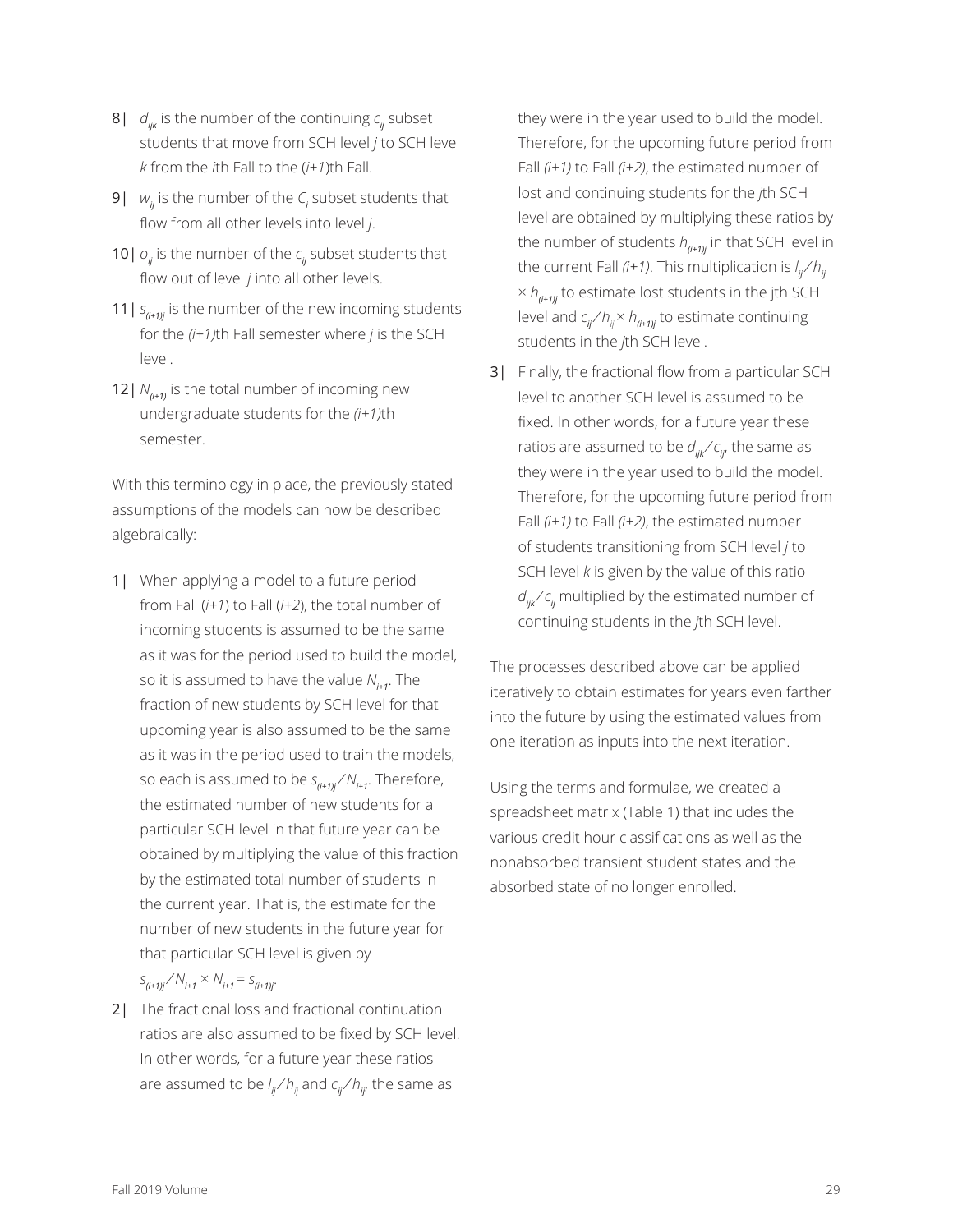

### **Table 1. Basic Structure Matrix of the Markov Chain Model**

*Note:* This table shows the basic structure matrix of the headcount SCH flow associated with the Markov chain model that connects the undergraduate headcount in the ith Fall to the headcount in the *(i+1)*th Fall.

From this SCH flow structure, we can observe the relationships of credit hour flow between and among the various states, including flow into nonabsorbing states (staying or moving into another credit hour state) or into absorbing states (not enrolling at the institution). The relationships among the variables are as follows:

- 1|  $c_{ij} = \sum_{k=1}^{n} d_{ijk}$  represents those current students who were in SCH level *j* who stayed at the institution.
- 2|  $O_{ij} = \sum_{k=1}^{n}$ *k*=1 *k*≠j *dijk* represents those current students who were in SCH level *j* who moved to all other SCH levels.
- 3|  $W_{ik} = \sum_{j=1}^{n}$ *j*=1 *d*<sub>*ijk*</sub> represents those current students who were in SCH levels other than *k* who moved to SCH level *k*.
- 4|  $H_i = \sum_{j=1}^n h_{ij}$  represents semester headcount at Fall semester *i*.
- 5|  $L_i = \sum_{j=1}^n l_{ij}$  represents those students at Fall semester *i* who did not reenroll.
- 6|  $C_i = \sum_{j=1}^n c_{ij}$  represents those students at Fall semester *i* who did reenroll.

The following relationship,

$$
\sum_{k=1}^{n} w_{ik} = \sum_{j=1}^{n} O_{ij}
$$

shows two equivalent ways of expressing the collection of students who remain at the institution and move from any SCH level to a different SCH level during the year. Conservation of student flow is obtained only when students from level *j* stay in SCH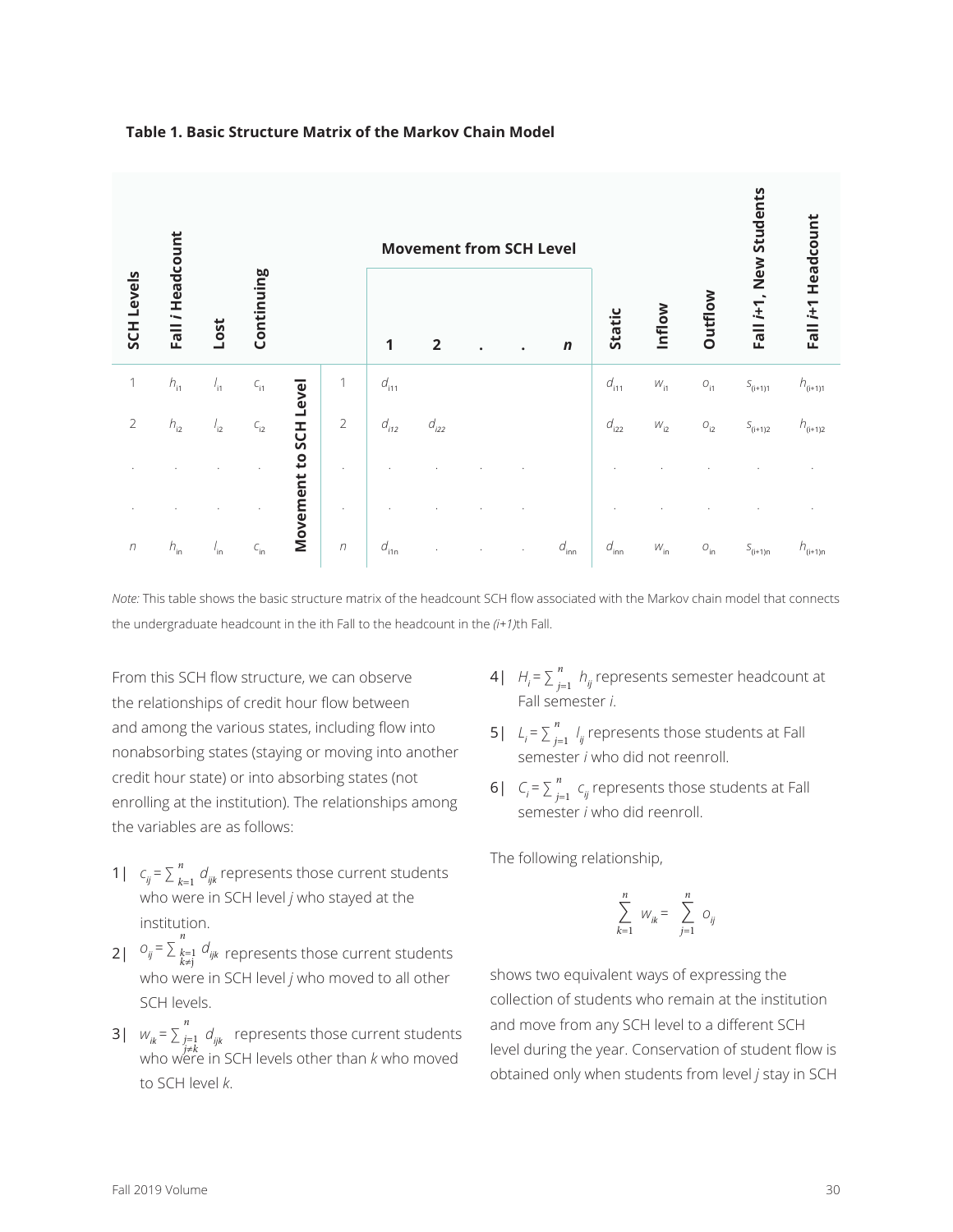| Fall i           | Fall i<br><b>Headcount</b> | Lost      | <b>Continuing</b> | <b>New</b> | Fall $(i+1)$<br><b>Headcount</b> |
|------------------|----------------------------|-----------|-------------------|------------|----------------------------------|
| <b>Fall 2010</b> | 9,652                      | 3,773     | 5,879             | 3,957      | 9,836                            |
| <b>Fall 2011</b> | 9,836                      | 4,082     | 5,754             | 3,721      | 9,475                            |
| <b>Fall 2012</b> | 9,475                      | 3,965     | 5,510             | 3,761      | 9,271                            |
| <b>Fall 2013</b> | 9,271                      | 3,843     | 5,428             | 3,574      | 9,002                            |
| <b>Fall 2014</b> | 9,002                      | 3,685     | 5,317             | 3,598      | 8,915                            |
| <b>Fall 2015</b> | 8,915                      | 3,792     | 5,123             | 3,993      | 9,116                            |
| <b>Fall 2016</b> | 9,116                      | 3,945     | 5,171             | 3,919      | 9,090                            |
| <b>Fall 2017</b> | 9,090                      | not known | not known         | not known  | not known                        |

### **Table 2. Annual Enrollment Data, Fall 2010–Fall 2017**

level *j* or move to other SCH levels, or when students from other SCH levels move into SCH level *j*.

# RESULTS

The model used actual data from a Southeastern, masters-level (Large Programs) public institution for Fall 2010 through Fall 2017. The enrollments for these 8 years are displayed in Table 2.

In developing the Markov chain matrix for each year, the total number of students within each category were noted and tracked to the following year. Within this matrix, one can observe the various student states by each category to determine who is moving into transitional (nonabsorbing) states and who is graduating or not returning. These more-granular data within the matrix offer clues as to when students may be leaving the institution and where there are potential bulges in the system coming from new or transfer students.

undergraduates by level in the second Fall semester can be calculated using the following formula:

Given these relationships, the number of

$$
h_{(i+1)j} = h_{ij} - \ell_{ij} - O_{ij} + W_{ij} + S_{(i+1)j}
$$

This is the number of total transient students in one of the SCH levels after 1 year who were not absorbed by withdrawing or graduating. Therefore, the total number of students in the *(i+1)*th Fall semester is simply given by

$$
H_{i+1} = H_i - L_i - N_{i+1}
$$

since the inflow and outflow terms cancel upon summation.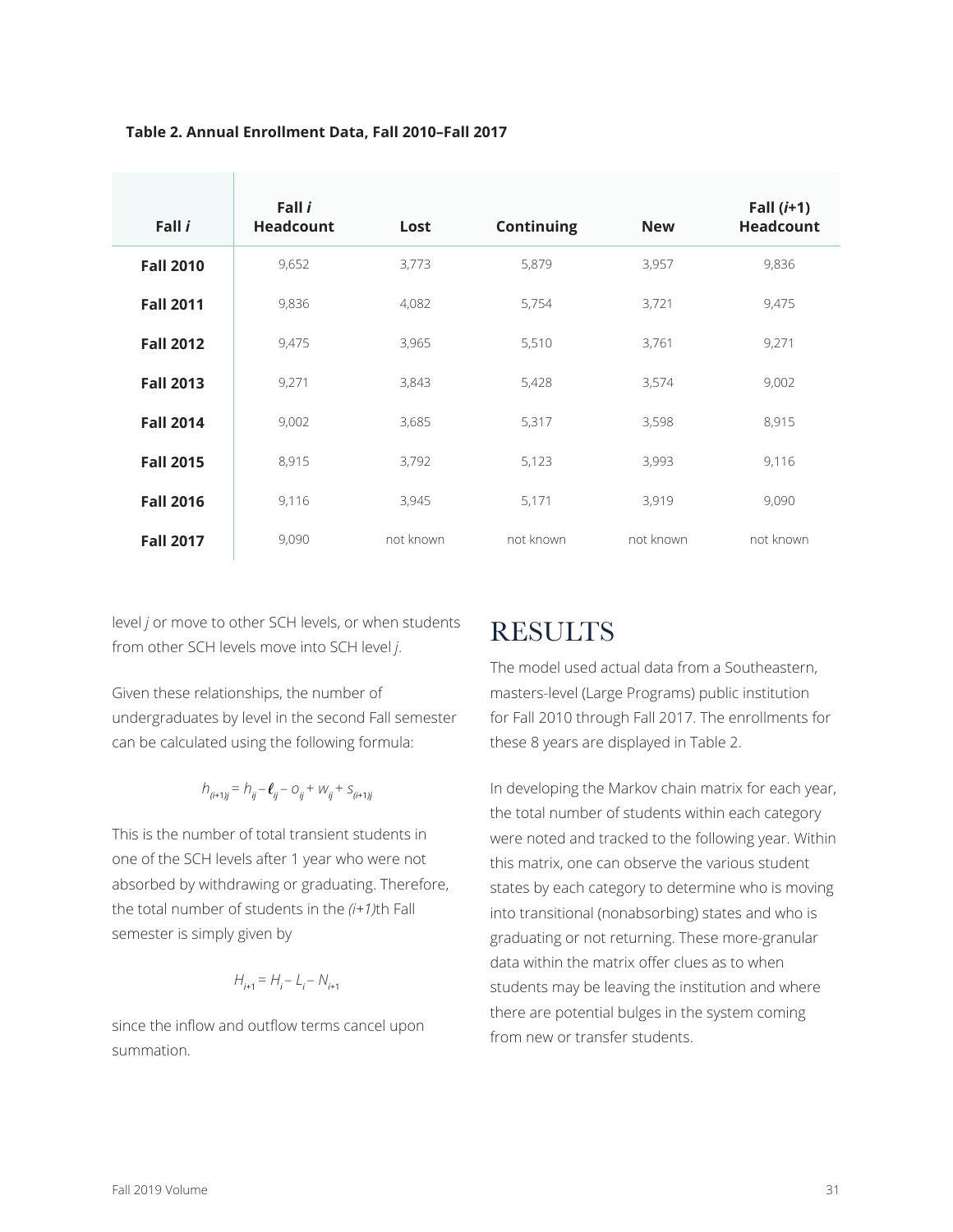| $^{82}$             | 77                       | 92                   | 52                   | ÞZ                         | 23                  | 22                       | $\overline{\phantom{a}}$  | $\sim$                            | $\circ$                               | $\overline{\infty}$       | 득                        | $\overline{\circ}$                           | ū                                     | $\frac{1}{4}$                   | $\overline{\omega}$                   | $\overline{\sim}$               | Ξ                        | ᇹ                        | $\circ$              | $\infty$                  | ∼                      | $\sigma$              | <b>Un</b>          | $\overline{\phantom{a}}$                           | $\omega$                                    | $\sim$                           | $\overline{\phantom{a}}$                       | SCH Level Groupings                       |
|---------------------|--------------------------|----------------------|----------------------|----------------------------|---------------------|--------------------------|---------------------------|-----------------------------------|---------------------------------------|---------------------------|--------------------------|----------------------------------------------|---------------------------------------|---------------------------------|---------------------------------------|---------------------------------|--------------------------|--------------------------|----------------------|---------------------------|------------------------|-----------------------|--------------------|----------------------------------------------------|---------------------------------------------|----------------------------------|------------------------------------------------|-------------------------------------------|
| $(2162)$            | $(157 - 162)$            | $(151 - 156)$        | $(145 - 150)$        | $(139 - 144)$              | $(133 - 138)$       | $(127 - 132)$            | $(121 - 126)$             | $(115 - 120)$                     | $(109 - 114)$                         | $(103 - 108)$             | $(97 - 102)$             | $(96 - 16)$                                  | $(06 - 58)$                           | $(79 - 84)$                     | $(73 - 78)$                           | $(67 - 72)$                     | $(61 - 66)$              | $(55 - 60)$              | $(49 - 64)$          | $(43-48)$                 | $(37-42)$              | $(31 - 36)$           | $(25 - 30)$        | $(19 - 24)$                                        | $(13 - 18)$                                 | $(7\text{--}12)$                 | $(9 - 0)$                                      | <b>SCH Level Definition</b>               |
|                     |                          |                      |                      |                            |                     |                          |                           |                                   |                                       |                           |                          |                                              |                                       |                                 |                                       |                                 |                          |                          |                      |                           |                        |                       |                    |                                                    |                                             |                                  |                                                |                                           |
| 257                 | $\frac{4}{5}$            | $\overline{\omega}$  | 96                   | $\frac{1}{3}$              | 135                 | $\overline{51}$          | $6L$ l                    | 237                               | 271                                   | 323                       | 341                      | $400$                                        | 347                                   | 347                             | 346                                   | 369                             | 446                      | 399                      | 291                  | 316                       | 332                    | 386                   | <b>PO1</b>         | 322                                                | 245                                         | 264                              | 685                                            | HC1 (Fall 2016)                           |
| $\gtrsim$           | 52                       | $\frac{4}{5}$        | 29                   | 9                          | 89                  | 911                      | $\overline{\Xi}$          | $L\bar{L}$                        | $88\,$                                | 230                       | 204                      | 248                                          | $\overrightarrow{591}$                | $\overline{\phantom{a}}$        | $\approx$                             | SS                              | $\overline{\rm S}$       | 114                      | 82                   | 94                        | $\frac{1}{8}$          | $\overline{2}$        | $747\,$            | $\frac{1}{2}$                                      | $\frac{1}{2}$                               | $\overline{\phantom{a}}^{\circ}$ | <b>165</b>                                     | Lost                                      |
| $\approx$           | ÞΖ                       | $\vec{5}$            | $\vec{\infty}$       | 34                         | $rac{4}{5}$         | 38                       | $48\,$                    | 99                                | $\frac{8}{3}$                         | 93                        | $\sqrt{\epsilon}$ l      | $\overline{\rm c}$                           | $\overline{\text{28}}$                | 226                             | 262                                   | 284                             | 341                      | <b>285</b>               | 661                  | 222                       | 224                    | 565                   | 354                | $\overset{\rightharpoonup }{\underline{\otimes }}$ | 135                                         | $\overrightarrow{\text{CS}}$     | 292                                            | Continuing                                |
| $\Rightarrow$       | $\overline{\phantom{a}}$ | $\rightarrow$        | $\sim$               | $\circ$                    | $\rightarrow$       | $\overline{\phantom{a}}$ | $\omega$                  | U                                 | $\omega$                              | U1                        | $\infty$                 | $\overset{\rightharpoonup}{\rightharpoonup}$ | $\circ$                               | $\vec{\omega}$                  | $\overset{\rightharpoonup }{\infty }$ | $\vec{\circ}$                   | 37                       | $\approx$                | $\vec{\circ}$        | $\vec{\sigma}$            | $\vec{\omega}$         | 4                     | $\vec{=}$          | $\overline{\phantom{a}}$                           | $\rightarrow$                               | $\circ$                          | $\circ$                                        | GradA16                                   |
| $\rightarrow$       | $\supseteq$              | $\sim$               | $\circ$              | $\circ$                    |                     |                          | $\sim$                    | U                                 | $\omega$                              | $\rightarrow$             | G                        | $\circlearrowleft$                           | U                                     | 12                              | $\vec{v}$                             | $\vec{\omega}$<br>$\rightarrow$ | 27<br>$\circ$            | 21<br>$\circ$            | 号<br>$\circ$         | $\vec{\omega}$<br>$\circ$ | $_{\infty}$<br>$\circ$ | $\omega$<br>$\circ$   | $\circ$<br>$\circ$ | $\circ$                                            | $\circ$<br>$\circ$                          | $\circ$<br>$\circ$               | $\circ$                                        | GradA16E                                  |
| bZ<br>$\sim$        | $\rightarrow$            | 32<br>$\circ$        | 99<br>$\circ$        | $\frac{4}{5}$              | 95<br>$\omega$      | S<br>$\sim$              | $86$<br>$\omega$          | $\overrightarrow{35}$<br>$\omega$ | $\overline{59}$<br>$\sim$             | 88<br>U1                  | $747\,$<br>$\rightarrow$ | 521<br>$\circ$                               | $\overline{5}$<br>$\circ$             | 54<br>÷                         | $\overrightarrow{p}$                  | $\circ$                         | $\circ$                  | $\circ$                  | $\circ$              | $\circ$                   | $\circ$                | $\circ$               | $\circ$            | $\circ$                                            | $\circ$                                     | $\circ$                          | $\circ$<br>$\circ$                             | GradB16<br>GradB16E                       |
|                     |                          |                      |                      |                            |                     |                          |                           |                                   |                                       |                           |                          |                                              | Movement to SCH Level Number          |                                 |                                       |                                 |                          |                          |                      |                           |                        |                       |                    |                                                    |                                             |                                  |                                                |                                           |
| 28                  | 27                       | $\Im$                | 52                   | $\, \triangleright\! \! 7$ | 23                  | 22                       | $\gtrsim$                 | $\approx$                         | $\vec{\circ}$                         | $\overrightarrow{\infty}$ | L)                       | $\vec{\sigma}$                               | 긁                                     | $\overrightarrow{p}$            | $\vec{\omega}$                        | $\vec{v}$                       | ⇉                        | $\vec{\circ}$            | $\circ$              | $\infty$                  | $\smallsetminus$       | $\circlearrowleft$    | $\cup$             | $\Rightarrow$                                      | $\omega$                                    | $\sim$                           | $\overline{\phantom{a}}$                       |                                           |
|                     |                          |                      |                      |                            |                     |                          |                           |                                   |                                       |                           |                          |                                              |                                       |                                 |                                       |                                 | $\overline{\phantom{a}}$ |                          | $\omega$             | 긁                         | 8                      | 258                   | $408\,$            | 89                                                 | 8                                           | $\overrightarrow{\mathbb{D}}$    |                                                | $\overline{\phantom{a}}$                  |
|                     |                          |                      |                      |                            |                     |                          |                           |                                   |                                       |                           |                          |                                              |                                       |                                 |                                       |                                 | $\rightarrow$            | $\omega$                 | U                    | $\geq$                    | $\frac{8}{2}$          | $42$                  | $\vec{o}$          | $\circlearrowright$                                | S                                           |                                  |                                                | $\sim$                                    |
|                     |                          |                      |                      |                            |                     |                          |                           |                                   |                                       |                           |                          |                                              |                                       |                                 |                                       |                                 |                          | $\rightarrow$            | $\vec{\omega}$       | 45                        | 35                     | $\overline{\infty}$   | $\circ$            | C                                                  |                                             |                                  |                                                | $\omega$                                  |
|                     |                          |                      |                      |                            |                     |                          |                           |                                   |                                       |                           |                          |                                              |                                       |                                 |                                       | $\rightarrow$                   | $\Rightarrow$            | ਨੋ                       | 46                   | 89                        | $\approx$              | $\vec{\omega}$        | $\sim$             |                                                    |                                             |                                  |                                                | $\rightarrow$                             |
|                     |                          |                      |                      |                            |                     |                          |                           |                                   |                                       |                           |                          |                                              |                                       |                                 | $\omega$                              | $\cup$                          | 38                       | $\frac{1}{2}$            | ā                    | S7                        | $\vec{\circ}$          | Ξ                     |                    |                                                    |                                             |                                  |                                                | U1                                        |
|                     |                          |                      |                      |                            |                     |                          |                           |                                   |                                       |                           |                          |                                              |                                       | ÷                               |                                       |                                 |                          |                          | $\approx$            |                           |                        |                       |                    |                                                    |                                             |                                  |                                                |                                           |
|                     |                          |                      |                      |                            |                     |                          |                           |                                   |                                       |                           |                          |                                              |                                       |                                 | $\circlearrowright$                   | 24                              | 68                       | $^{82}$                  |                      | $\vec{\circ}$             | U1                     |                       |                    |                                                    |                                             |                                  |                                                | $\circlearrowright$                       |
|                     |                          |                      |                      |                            |                     |                          |                           |                                   |                                       |                           |                          |                                              |                                       | $\vec{\circ}$                   | $\vec{\circ}$                         | 5                               | S9                       | 33                       | 号                    | $\circ$                   |                        |                       |                    |                                                    |                                             |                                  |                                                | $\sim$                                    |
|                     |                          |                      |                      |                            |                     |                          |                           |                                   |                                       |                           |                          | $\omega$                                     | $\infty$                              | 29                              | 69                                    | 43                              | 39                       | 득                        | $\vec{=}$            |                           |                        |                       |                    |                                                    |                                             |                                  |                                                | $\infty$                                  |
|                     |                          |                      |                      |                            |                     |                          |                           |                                   |                                       | -                         |                          | $\overline{\phantom{0}}$                     | $\stackrel{\omega}{=}$                | 95                              | 49                                    | 27                              | ಪ                        | $\vec{0}$                |                      |                           |                        |                       |                    |                                                    |                                             |                                  |                                                | $\circlearrowright$                       |
|                     |                          |                      |                      |                            |                     |                          |                           |                                   |                                       | U1                        | $\circ$                  | 7                                            | B4                                    | 89                              | 26                                    | 2                               | $\circ$                  |                          |                      |                           |                        |                       |                    |                                                    |                                             |                                  |                                                | ੋ                                         |
|                     |                          |                      |                      |                            |                     |                          |                           |                                   | $\rightarrow$                         | SO                        | SS                       | 123                                          | 2                                     | $^{82}$                         | 23                                    | $\circ$                         |                          |                          |                      |                           |                        |                       |                    |                                                    |                                             |                                  |                                                | $\overrightarrow{\square}$                |
|                     |                          |                      |                      |                            |                     |                          |                           | $\Rightarrow$                     | $\overset{\rightharpoonup }{\infty }$ | 46                        | $^{08}$                  | $\mathcal{O}$                                | 25                                    | $\vec{\omega}$                  | $\overline{C}$                        |                                 |                          |                          |                      |                           |                        |                       |                    |                                                    |                                             |                                  |                                                | $\sim$                                    |
|                     |                          |                      |                      |                            |                     | $\sim$                   | C                         | U1                                | $45\,$                                | 2                         | $^{64}$                  | 34                                           | $\overset{\rightharpoonup }{\infty }$ | $\overline{\phantom{a}}$        |                                       |                                 |                          |                          |                      |                           |                        |                       |                    |                                                    |                                             |                                  |                                                | Movement from SCH Level Numbe<br>$\omega$ |
|                     |                          |                      |                      |                            |                     | $\rightarrow$            | $_{\infty}$               | 28                                | 19                                    | 84                        | ミ                        | ミ                                            | $\infty$                              |                                 |                                       |                                 |                          |                          |                      |                           |                        |                       |                    |                                                    |                                             |                                  |                                                | $\frac{1}{4}$                             |
|                     |                          |                      |                      |                            |                     | $\infty$                 | $\vec{\infty}$            | 8                                 | S2                                    | 28                        | $\vec{o}$                | $\sim$                                       |                                       |                                 |                                       |                                 |                          |                          |                      |                           |                        |                       |                    |                                                    |                                             |                                  |                                                | ਯ                                         |
|                     |                          |                      |                      |                            |                     |                          |                           |                                   |                                       |                           |                          |                                              |                                       |                                 |                                       |                                 |                          |                          |                      |                           |                        |                       |                    |                                                    |                                             |                                  |                                                |                                           |
|                     |                          |                      |                      | $\sim$                     |                     | $\vec{a}$                | 38                        | 49                                | 23                                    | $\vec{\omega}$            | U1                       |                                              |                                       |                                 |                                       |                                 |                          |                          |                      |                           |                        |                       |                    |                                                    |                                             |                                  |                                                | $\vec{\sigma}$                            |
|                     |                          |                      |                      |                            |                     | 27                       | $44$                      | $\vec{5}$                         | $\overrightarrow{\Theta}$             | $\cup$                    |                          |                                              |                                       |                                 |                                       |                                 |                          |                          |                      |                           |                        |                       |                    |                                                    |                                             |                                  |                                                | $\overrightarrow{\Box}$                   |
|                     |                          |                      |                      | $\vec{v}$                  | 52                  | $\vec{\infty}$           | $\overline{\Box}$         | $\vec{\circ}$                     | $\infty$                              |                           |                          |                                              |                                       |                                 |                                       |                                 |                          |                          |                      |                           |                        |                       |                    |                                                    |                                             |                                  |                                                | $\infty$                                  |
|                     | $\sim$                   |                      | $\Rightarrow$        | 22                         | 23                  | ⇉                        | ₿                         | $\circlearrowright$               |                                       |                           |                          |                                              |                                       |                                 |                                       |                                 |                          |                          |                      |                           |                        |                       |                    |                                                    |                                             |                                  |                                                | 6                                         |
|                     |                          | ₽                    | $\vec{o}$            | $\overline{z}$             | $\infty$            | $\vec{c}$                | $\overline{\phantom{a}}$  |                                   |                                       |                           |                          |                                              |                                       |                                 |                                       |                                 |                          |                          |                      |                           |                        |                       |                    |                                                    |                                             |                                  |                                                | $\gtrsim$                                 |
|                     | G                        | ਡ                    | $\overrightarrow{p}$ | 9                          | $\circlearrowright$ | $\omega$                 |                           |                                   |                                       |                           |                          |                                              |                                       |                                 |                                       |                                 |                          |                          |                      |                           |                        |                       |                    |                                                    |                                             |                                  |                                                | $\overline{\phantom{a}}$                  |
| $\rightarrow$       | $_{\infty}$              | $\vec{0}$            | $\rightarrow$        | $\rightarrow$              | $\Rightarrow$       |                          |                           |                                   |                                       |                           |                          |                                              |                                       |                                 |                                       |                                 |                          |                          |                      |                           |                        |                       |                    |                                                    |                                             |                                  |                                                | 22                                        |
| $\infty$            | G                        | $\circ$              | $\circlearrowright$  | UΠ                         |                     |                          |                           |                                   |                                       |                           |                          |                                              |                                       |                                 |                                       |                                 |                          |                          |                      |                           |                        |                       |                    |                                                    |                                             |                                  |                                                | 23                                        |
| 5O                  | ω                        | U1                   | C                    |                            |                     |                          |                           |                                   |                                       |                           |                          |                                              |                                       |                                 |                                       |                                 |                          |                          |                      |                           |                        |                       |                    |                                                    |                                             |                                  |                                                | ÞΖ                                        |
| $\vec{\omega}$      | $\rightarrow$            | $\omega$             |                      |                            |                     |                          |                           |                                   |                                       |                           |                          |                                              |                                       |                                 |                                       |                                 |                          |                          |                      |                           |                        |                       |                    |                                                    |                                             |                                  |                                                | 52                                        |
| ਨੋ                  |                          |                      |                      |                            |                     |                          |                           |                                   |                                       |                           |                          |                                              |                                       |                                 |                                       |                                 |                          |                          |                      |                           |                        |                       |                    |                                                    |                                             |                                  |                                                | 26                                        |
|                     |                          |                      |                      |                            |                     |                          |                           |                                   |                                       |                           |                          |                                              |                                       |                                 |                                       |                                 |                          |                          |                      |                           |                        |                       |                    |                                                    |                                             |                                  |                                                |                                           |
| PZ                  |                          |                      |                      |                            |                     |                          |                           |                                   |                                       |                           |                          |                                              |                                       |                                 |                                       |                                 |                          |                          |                      |                           |                        |                       |                    |                                                    |                                             |                                  |                                                | 27                                        |
|                     |                          |                      |                      |                            |                     |                          |                           |                                   |                                       |                           |                          |                                              |                                       |                                 | $\overline{\phantom{a}}$              |                                 |                          | $\overline{\phantom{a}}$ |                      |                           |                        |                       |                    |                                                    |                                             |                                  |                                                | $\geq 8$                                  |
| $\approx$<br>$^{2}$ | $\circ$<br>77            | $\circ$<br>42        | 46                   | 77                         | $\sim$<br>$^{56}$   | $\Rightarrow$<br>86      | $\sim$<br>$\frac{148}{1}$ | $\sim$<br>$\overline{c}$          | $\omega$<br>228                       | $\omega$<br>187           | $\omega$<br>245          | $\cup$<br>336                                | $\omega$<br><b>255</b>                | $\overline{\phantom{a}}$<br>202 | 207                                   | $\sim$<br>500                   | $\sim$<br>253            | 280                      | $\Rightarrow$<br>230 | $\omega$<br>224           | U1<br>235              | $\mathbb{O}^n$<br>342 | $\omega$<br>435    | U1<br>$\overline{69}$                              | $\circlearrowleft$<br>$\mathcal{G}^{\circ}$ | $\cup$<br>$\overrightarrow{p}$   | $\stackrel{\rightharpoonup}{\circ}$<br>$\circ$ | Static<br>Inflow to                       |
| $\circ$             | ÞZ                       | $\vec{\sigma}$       | 급                    | 33                         | #                   | ΡE                       | $\frac{4}{5}$             | B4                                | $\stackrel{\circ}{\circ}$             | S                         | <b>PEI</b>               | $\sqrt{47}$                                  | $621$                                 | <b>225</b>                      | 261                                   | <b>282</b>                      | 339                      | 284                      | 561                  | $219$                     | $612$                  | 559                   | 351                | 921                                                | 671                                         | $8\angle 1$                      | 1/6                                            | Outflow from                              |
| 50                  | $\vec{o}$                | $\overrightarrow{p}$ | 22                   | S                          | 32                  | $\overline{z}$           | $\frac{4}{10}$            | SO                                | 52                                    | $\frac{4}{5}$             | $\mathcal{L}^{\circ}$    | $\sqrt{8}$                                   | 77                                    | 96                              | $\overline{\phantom{0}}$              | $\vec{5}$                       | $\overrightarrow{P}$     | 911                      | GO                   | $\mathcal{Q}$             | 103                    | $\frac{1}{2}$         | $\Xi$              | $\overline{\mathfrak{S}}$                          | $\overrightarrow{56}$                       | 239                              | 1606                                           | New                                       |
| $\circ$             | $\circ$                  | $\circ$              | $\circ$              | $\circ$                    | $\circ$             | $\circ$                  | $\circ$                   | $\circ$                           | $\circ$                               | $\circ$                   | $\circ$                  | $\circ$                                      | $\circ$                               | $\circ$                         | $\circ$                               | $\circ$                         | $\circ$                  | $\circ$                  | $\circ$              | $\circ$                   | $\circ$                | $\circ$               | $\frac{1}{2}$      | $\overrightarrow{91}$                              | $-561$                                      | 239                              | 1606                                           | NewUnder30Hrs                             |
| 34                  | $\Rightarrow$            | $\sim$               | C                    | $\sim$                     | $\overline{c}$      | $\overline{c}$           | 4                         | $\vec{\circ}$                     | $\overline{\phantom{a}}$              | $\vec{\circ}$             | $\geq$                   | 24                                           | 25                                    | $45\,$                          | 99                                    | C9                              | $\Xi$                    | $\boldsymbol{\Sigma}$    | 38                   | 32                        | $45$                   | 57                    | $\odot$            | $\lesssim$                                         | $\frac{4}{5}$                               | 23                               | $z_2$                                          | Transfer                                  |
| $\sqrt{82}$         | $\sqrt{2}$               | 95                   | 8                    | 86                         | $\frac{1}{8}$       | $\pm 43$                 | $-56$                     | 234                               | 952                                   | 330                       | 310                      | $428\,$                                      | 335                                   | 599                             | 315                                   | 307                             | 396                      | 397                      | 319                  | 306                       | 343                    | 464                   | 895                | 335                                                | 266                                         | 258                              | $-21$                                          | HC2 (Fall 2017)                           |
|                     |                          |                      |                      | Fall 2019 Volume           |                     |                          |                           |                                   |                                       |                           |                          |                                              |                                       |                                 |                                       |                                 |                          |                          |                      |                           |                        |                       |                    |                                                    |                                             |                                  |                                                | 32                                        |

# Table 3. Fall 2016 to Fall 2017 6-SCH Matrix **Table 3. Fall 2016 to Fall 2017 6-SCH Matrix**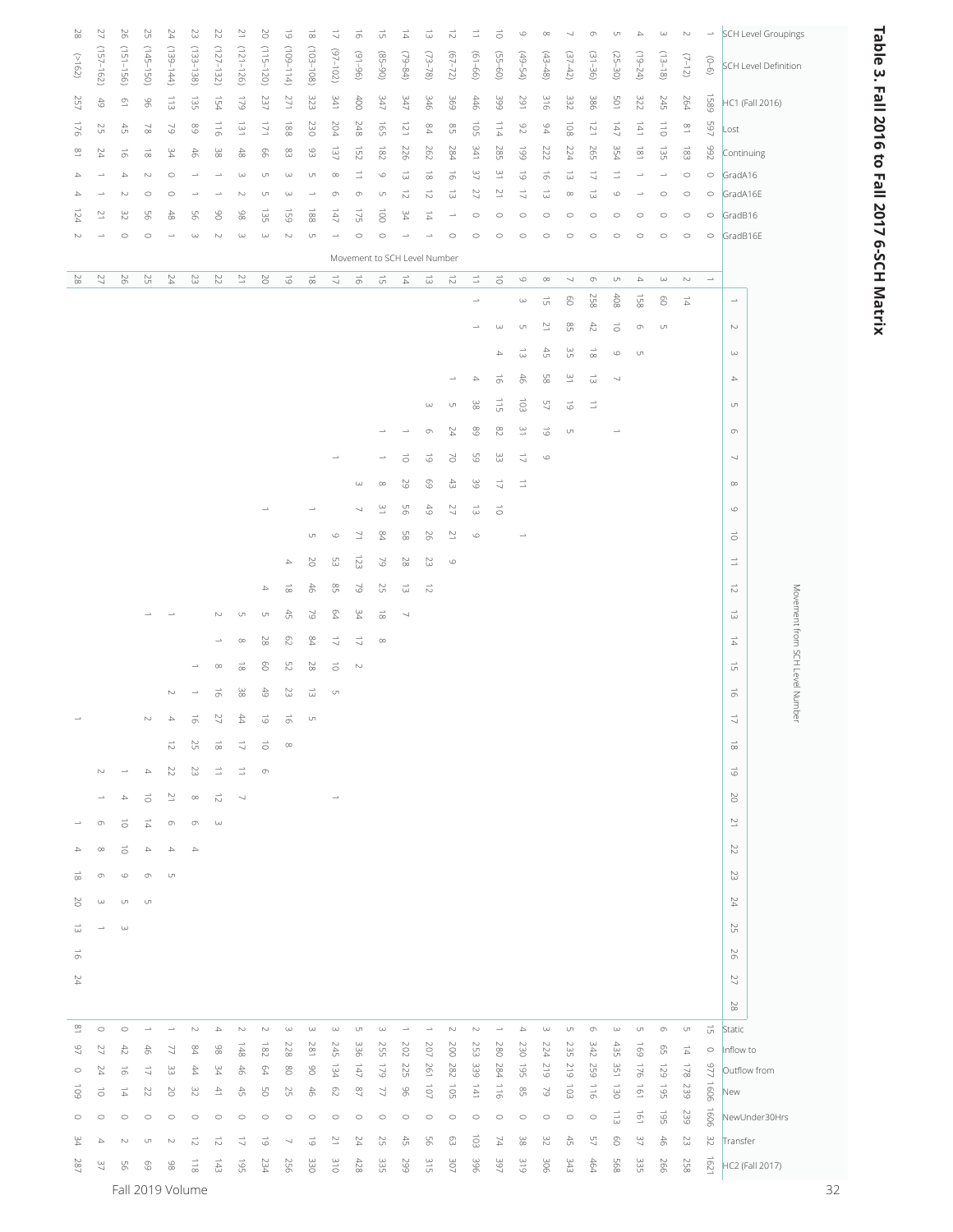Table 3 represents one such matrix, the 6-SCH matrix from Fall 2016 to Fall 2017. The 28 6-SCH groupings are labeled down the left with the same corresponding 28 groupings across the center of the matrix. This table also contains headcount by groupings, how many within each grouping did not return, how many graduated, and how many new students enrolled in Fall 2017 but not Fall 2016. Matrices such as this one can be examined to identify the aforementioned leaks and bulges in the enrollment pipeline.

The following labels are used in Table 3:

- 1| HC1 (Fall 2016): Fall 2016 census undergraduate enrollment excluding special groups.
- 2| Lost: Enrolled Fall 2016 but not in Fall 2017. This includes students that graduated without reenrolling, as a subset. When determining if the student returned in Fall 2017, only undergraduate students, excluding special groups, were considered.
- 3| Continuing: Enrolled in Fall 2016 and Fall 2017.
- 4| GradA16: Awarded an associate degree in Fall, Spring, or Summer of Academic Year 2016–17. Note that only one degree is counted per student to avoid double-counting, with bachelor's degrees given precedence over associate's degrees.
- 5| GradA16E: Awarded an associate's degree and enrolled in next Fall term in another degree program. These students are a subset of GradA16.
- 6| GradB16: Awarded a bachelor's degree in Fall, Spring, or Summer of Academic Year 2016–17.
- 7| GradB16E: Awarded a bachelor's degree and enrolled in next Fall term in another degree program. These students are a subset of GradB16.
- 8| Columns in the center indicate movement of continuing students from the Fall 2016 SCH categories to the Fall 2017 SCH categories. Note that the central portion of Table 3 does not include counts for students who enrolled both semesters but remained in the same SCH level; these counts are instead separately labeled Static.
- 9| Static: Enrolled in Fall 2016 and Fall 2017 and stayed in the same SCH level.
- 10| Inflow to: Enrolled in Fall 2016 within a different SCH level but moved to the current SCH level in Fall 2017.
- 11 | Outflow from: Enrolled in the SCH level during Fall 2016 but moved to another SCH level in Fall 2017.
- 12| New: Enrolled in Fall 2017 but did not enroll in Fall 2016. (NewUnder30Hrs and Transfer are subsets of New.)
- 13| NewUnder30Hrs: New students with fewer than 30 hours.
- 14 | Transfer: Transfer students.
- 15| HC2: Fall 2017 census undergraduate enrollment excluding special groups.

According to the table, in Fall 2016 there were 1,589 students in the (0–6) SCH group. Out of these, 597 did not return the next Fall semester. A total of 408 of these students transitioned into the (25–30) SCH group, indicating that they were progressing normally, while 232 transitioned into groups of 24 or fewer SCH. With a quick examination of the flow, it is easy to see that the majority of students are not returning within the SCH groupings that make up the freshman and sophomore years as denoted in the Lost column. In the (85–90) SCH grouping, 109 students graduated, and 5 of the students who graduated reenrolled in Fall 2017, meaning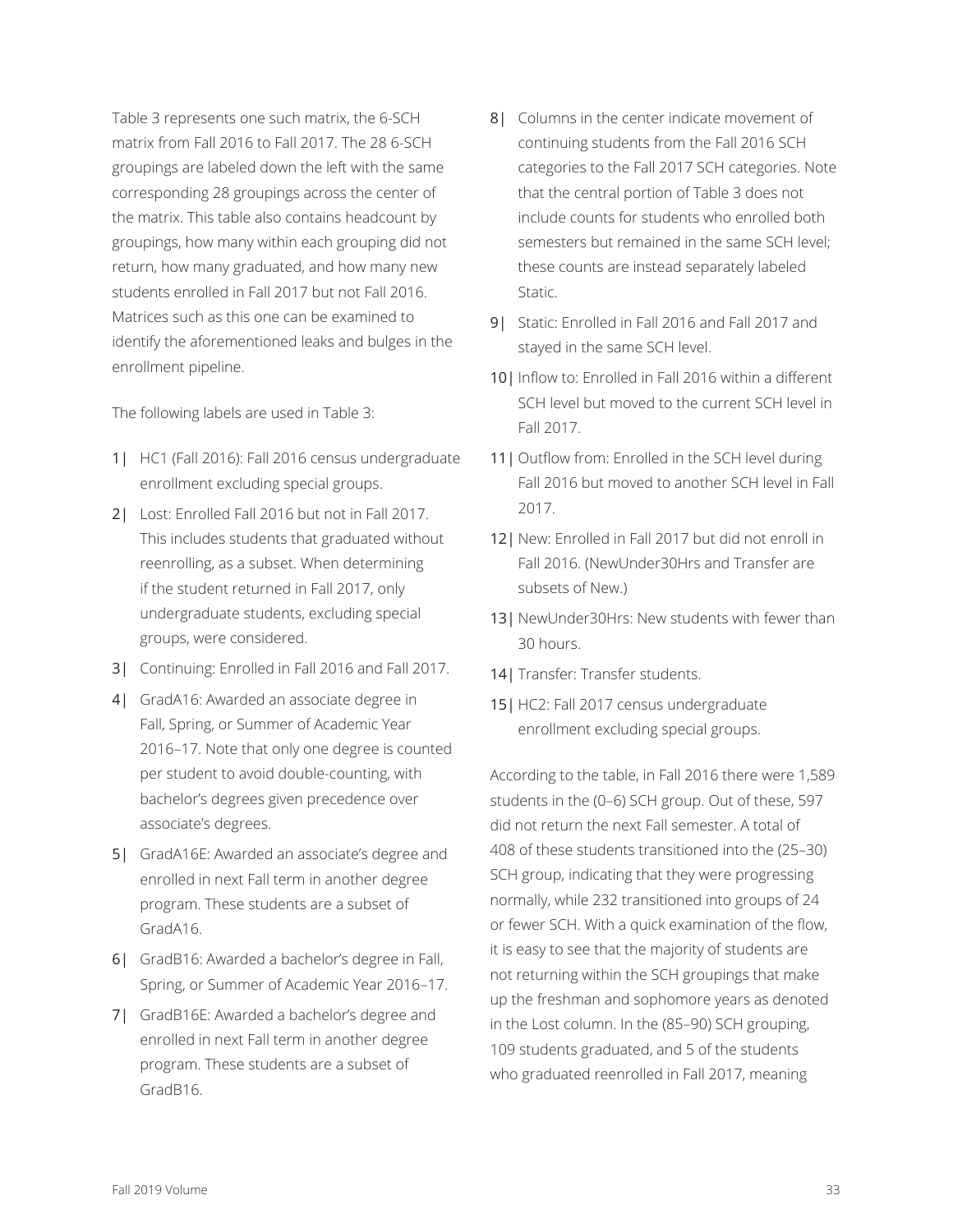| <b>Model</b>            |                                             | Fall 12        | Fall 13           | Fall 14          | Fall 15           | Fall 16           | Fall 17           |
|-------------------------|---------------------------------------------|----------------|-------------------|------------------|-------------------|-------------------|-------------------|
| <b>Reality</b>          | <b>Actual Headcounts</b>                    | 9,475          | 9,271             | 9,002            | 8,915             | 9,116             | 9,090             |
| <b>Model 10_11 6SCH</b> | Predicted Headcounts<br>% Diff. from Actual | 9,948<br>4.99% | 9,999<br>7.85%    | 10,002<br>11.11% |                   |                   |                   |
| <b>Model 11_12 6SCH</b> | Predicted Headcounts<br>% Diff. from Actual |                | 9,244<br>$-0.29%$ | 9,076<br>0.82%   | 8,958<br>0.48%    |                   |                   |
| <b>Model 12_13 6SCH</b> | Predicted Headcounts<br>% Diff. from Actual |                |                   | 9,105<br>1.14%   | 8,980<br>0.73%    | 8,903<br>$-2.34%$ |                   |
| <b>Model 13_14 6SCH</b> | Predicted Headcounts<br>% Diff. from Actual |                |                   |                  | 8,839<br>$-0.85%$ | 8,745<br>$-4.07%$ | 8,694<br>$-4.36%$ |
| <b>Model 14_15 6SCH</b> | Predicted Headcounts<br>% Diff. from Actual |                |                   |                  |                   | 8,874<br>$-2.65%$ | 8,865<br>$-2.48%$ |
| <b>Model 15_16 6SCH</b> | Predicted Headcounts<br>% Diff. from Actual |                |                   |                  |                   |                   | 9,258<br>1.85%    |

### **Table 4. Actual Enrollment and Predictions, Fall 2012–Fall 2017**

*Note:* The model creates predictions for the next 3 years (when actual data are available for comparison) for each of the models using the 6-SCH methods.

that 104 of the students who graduated did not reenroll. A total of 165 students in the (85–90) SCH grouping were lost (did not reenroll); subtracting the aforementioned 104 students leaves 61 students who neither graduated nor reenrolled.

A total of 914 new transfer students entered for Fall 2017, indicating a significant number of students who took some type of transfer credit. Many of these new transfers could constitute dual-enrolled students who took both high school and college classes. The bulk of the new transfer students, however, are entering with more than 54 and fewer than 84 SCHs.

In observing the higher groupings, the table indicates that 865 students had accumulated more than 126 SCH and 448 (52%) graduated. Of the students who earned more than 126 SCHs, 608 did not reenroll in the institution.

While this table represents only one of the six matrices created for this study, the possibilities of tracking student flow by groupings, classifications, or years are numerous. Moreover, it can be argued that the process of tracking student flow through transitional states within the Markov process is somewhat intuitive and indicative of the strong predictive properties of the model.

Table 4 shows the predictions for the next 3 years, along with the actual data. The model was built using the flow of students over a particular academic year. There were six such academic years used for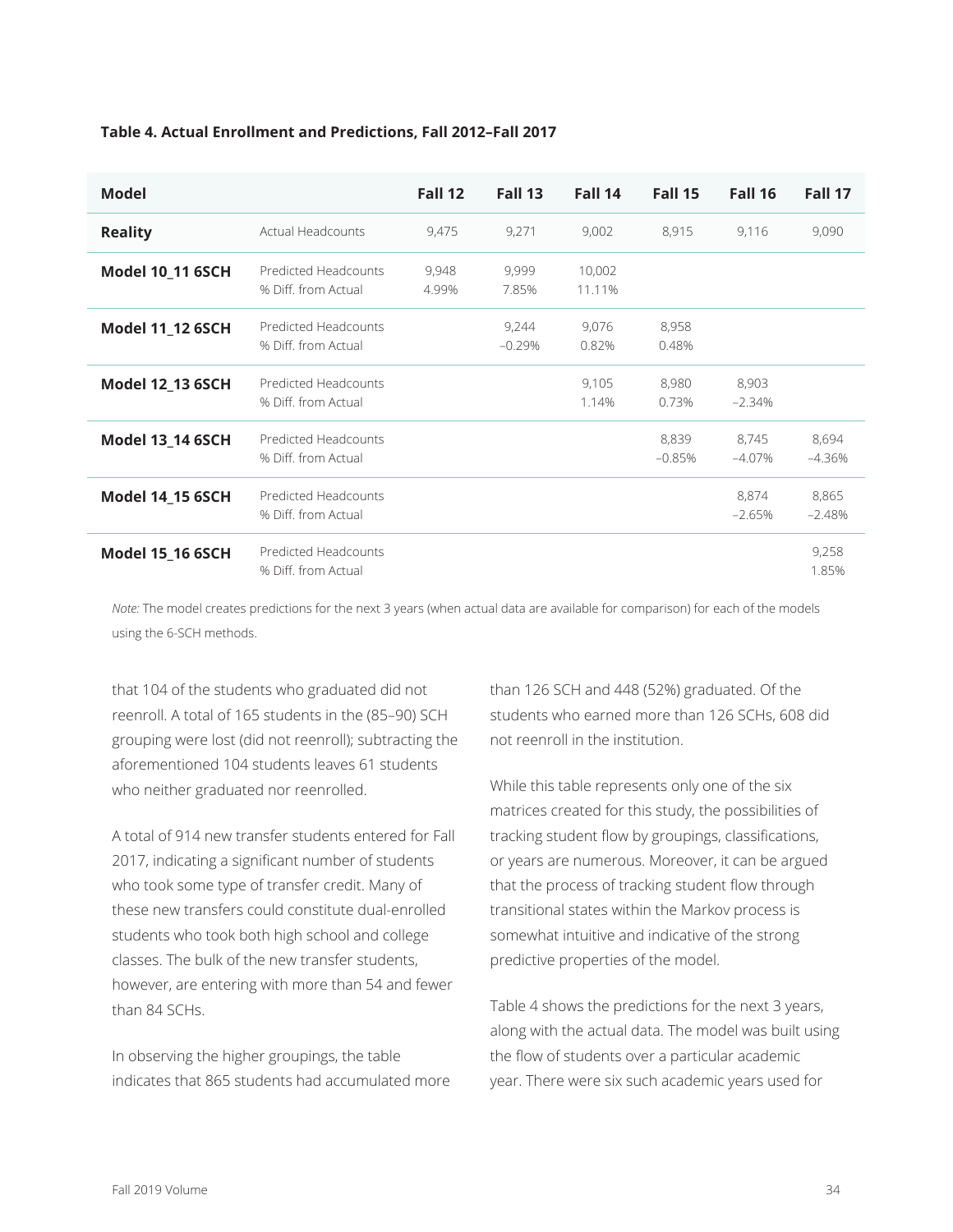construction of the models. The columns of Table 4 show the years for which an enrollment prediction was generated. As can be seen in the table, predictions for the 10\_11 Model for both methods were overspecified by about 5% for Fall 2012 and about 11% for Fall 2014. The 11\_12 Models produced better projections, coming within less than 1% of the actual values for all 3 years. The prediction of the 12\_13 Model differed from the actual enrollment by an average of –0.2%. Results from the 13 14 Model indicate that the prediction differed by an average of 3.1%. In most cases, predictions farther into the future from the years used to train the models have greater residuals, which is to be expected in any forecasting problem.

We calculated averages of the absolute values of the percentage differences between the actual and predicted values for enrollment using the actual and predicted enrollment from Table 4. The percentage difference between the predicted and actual value is defined as

*% difference* = *predicted value - actual value actual value*  $\cdot$  x 100%

We can examine the predictive ability of the models by using the average value of the absolute values of these percentage differences, because these values show on average how far off the models were, regardless of sign. In a mathematical sense, the absolute value between two numbers is known as the standard Euclidean distance between two points and indicates the real distance between two numbers (Bartle & Sherbert, 2011). The results as shown in Table 5 clearly indicate that the predictive ability of the model decreases as number of years out from the years used to build the model increases, which is expected, similar to how weather forecasts become less accurate the farther they go into the future.

### **Table 5. Mean Absolute Value of Percent Differences by Years Out for 6-SCH Models**

| <b>Prediction</b><br><b>Time Frame</b> | Mean Absolute Value of<br><b>Percent Difference</b> |
|----------------------------------------|-----------------------------------------------------|
| 1 year out                             | 1.96%                                               |
| 2 years out                            | 3.19%                                               |
| 3 years out                            | 457%                                                |

Based on the results from Table 5, the study will examine only 1-year-out predictions, because these were the most accurate. The actual values are compared with those 1-year-out predictions in Table 6. The predicted enrollment for Fall X in Table 6 is produced from the enrollment data from Fall X-2 and Fall X-1 and subsequent flow rates from Fall X-2 to Fall X-1.

Note that the 6-year average of the absolute values of the percentage differences by class range from 2.8% to 4.7%. The 2016 freshman percent difference of –12.9% represents an outlier due to a major university initiative to increase new freshmen enrollment. This influx of new freshmen was significantly different from past years and clearly signals the bulge in the student flow pipeline as mentioned above. By utilizing the iterative process of producing Fall X projections from the enrollment data from Fall X-2 and subsequent flow rates from Fall X-2 to Fall X-1, the effect of this bulge in the system can be tracked into the future to plan upcoming course offerings.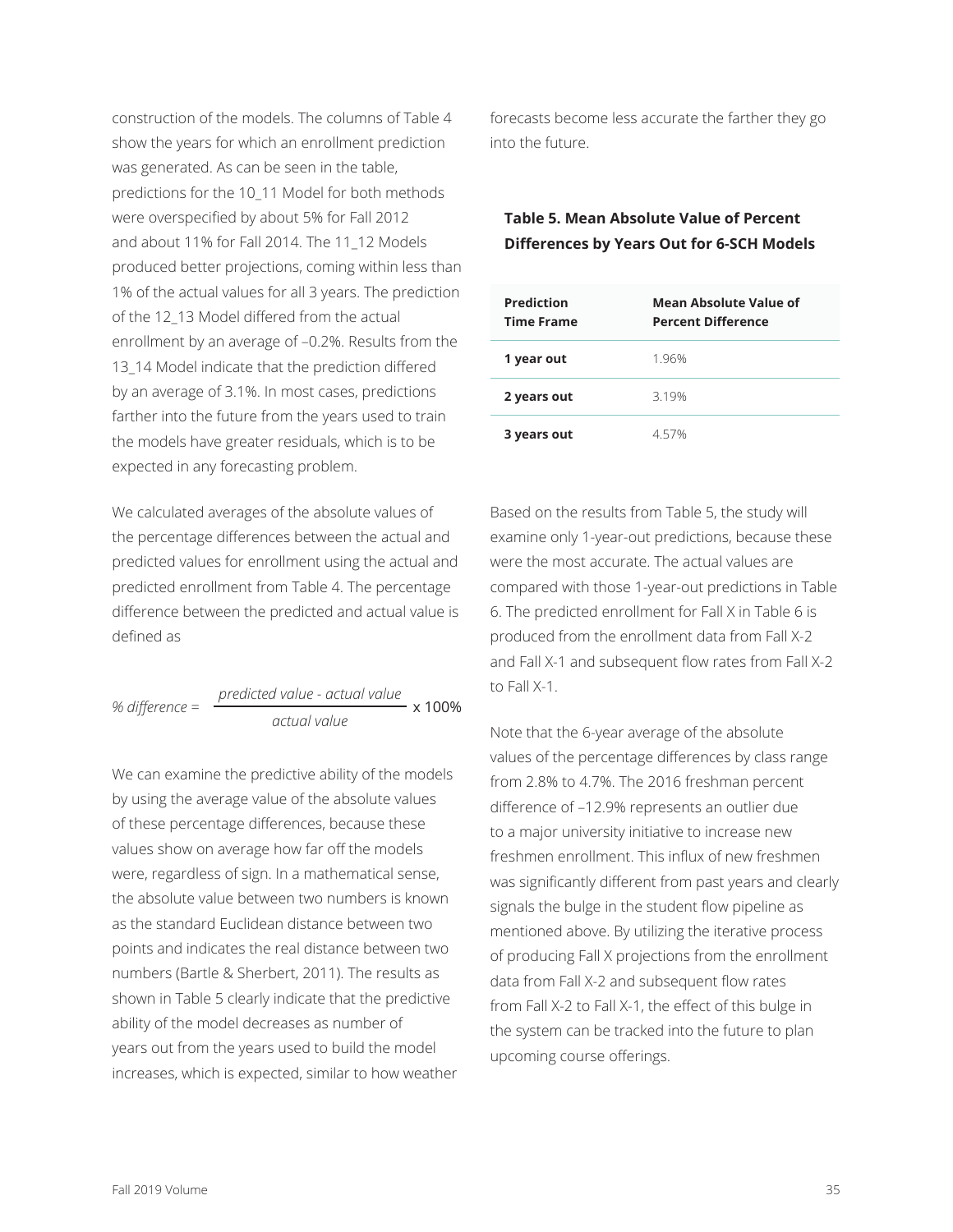|      |                               | <b>Freshman</b> | Sophomore | <b>Juniors</b> | <b>Seniors</b> | <b>All Levels</b> | <b>Mean Absolute</b><br>% Difference of<br><b>Class Levels</b> |
|------|-------------------------------|-----------------|-----------|----------------|----------------|-------------------|----------------------------------------------------------------|
| 2012 | Actual                        | 2,876           | 2,035     | 1,871          | 2,693          | 9,475             |                                                                |
|      | Predicted                     | 3.114           | 2.090     | 1.966          | 2.778          | 9,948             |                                                                |
|      | % Difference                  | 8.28%           | 2.68%     | 5.10%          | 3.17%          | 5.00%             | 4.81%                                                          |
| 2013 | Actual                        | 2,729           | 1,890     | 1,870          | 2,782          | 9,271             |                                                                |
|      | Predicted                     | 2,817           | 1,875     | 1,834          | 2,718          | 9,244             |                                                                |
|      | % Difference                  | 3.23%           | $-0.79%$  | $-1.92%$       | $-2.30%$       | $-0.29%$          | 2.06%                                                          |
| 2014 | Actual                        | 2,644           | 1.803     | 1.870          | 2,685          | 9,002             |                                                                |
|      | Predicted                     | 2,709           | 1,800     | 1,789          | 2,807          | 9,105             |                                                                |
|      | % Difference                  | 2.47%           | $-0.16%$  | $-4.36%$       | 4.53%          | 1.14%             | 2.88%                                                          |
| 2015 | Actual                        | 2,533           | 1,944     | 1,738          | 2,700          | 8,915             |                                                                |
|      | Predicted                     | 2,574           | 1.809     | 1,816          | 2,640          | 8,839             |                                                                |
|      | % Difference                  | 1.60%           | $-6.93%$  | 4.51%          | $-2.24%$       | $-0.85%$          | 3.82%                                                          |
| 2016 | Actual                        | 2,921           | 1,724     | 1,855          | 2,616          | 9,116             |                                                                |
|      | Predicted                     | 2,543           | 1,885     | 1,801          | 2,644          | 8,874             |                                                                |
|      | % Difference                  | $-12.93%$       | 9.36%     | $-2.89%$       | 1.07%          | $-2.65%$          | 6.56%                                                          |
| 2017 | Actual                        | 3,048           | 1,829     | 1,652          | 2,561          | 9,090             |                                                                |
|      | Predicted                     | 3,053           | 1,788     | 1,766          | 2,651          | 9,258             |                                                                |
|      | % Difference                  | 0.17%           | $-2.24%$  | 6.91%          | 3.51%          | 1.85%             | 3.21%                                                          |
|      | Mean Absolute<br>% Difference | 4.78%           | 3.69%     | 4.28%          | 2.80%          | 1.96%             |                                                                |

### **Table 6. The 6-SCH Models' 1-Year-Out Predictions Compared to Actual Enrollment, 2012–17**

By observing the predictive capabilities of the model, it is easy to see how administrators and enrollment managers can use these results to plan for classes and instructional personnel. Here, both annual projections and classification average projections for the 5-year period were off by no more than 6.6%, which should fall within the margin of error for most larger institutions.

Furthermore, Monte Carlo simulation could be used to obtain enrollment predictions that give a range of plausible values instead of a single point estimate for a future year's enrollment. Monte Carlo simulations have been used in the context of higher education by Torres, Crichigno, and Sanchez (2018) to examine degree plans for potential bottlenecks. In applying these methods to this enrollment model, the fractions of students transitioning between specific levels would be treated more like the result of many coin flips than as fixed fractional values, and the ranges of predicted values could be obtained by repeated random simulation. This level of simulation was not performed in this study.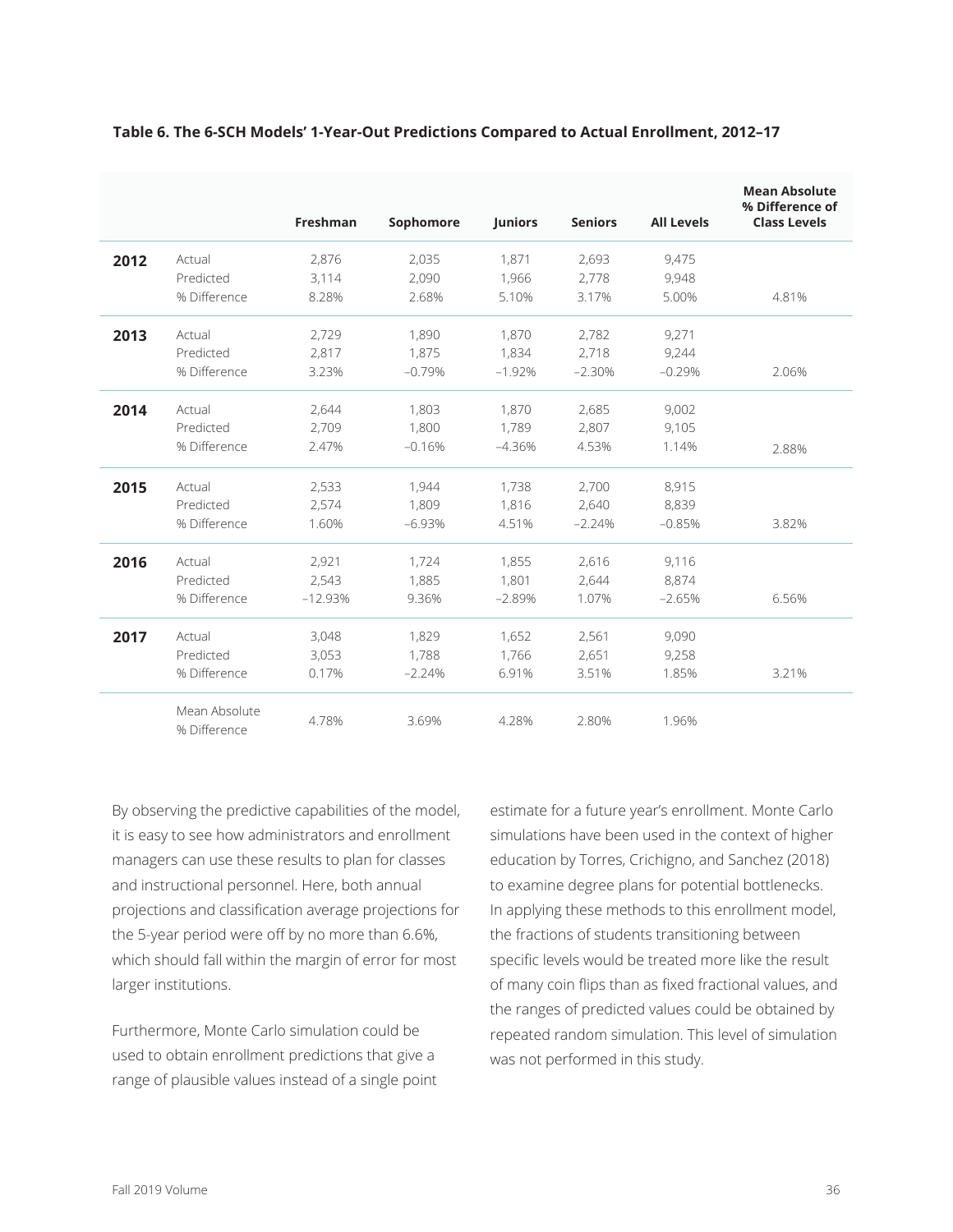# **CONCLUSIONS**

The use of Markov chains in projecting enrollment and the management thereof has gained popularity among professionals in higher education. The short-term projections created by this stochastic process are unique to other time-tested forecasting tools used in enrollment management. When used properly, Markov chains can aid institutions in determining progression of students that are different from more-traditional ARIMA and regression prediction tools in that:

- 1| they can give accurate enrollment predictions with only 2 previous years' data, which can be helpful when large longitudinal databases are not available;
- 2| they can be used to generate predictions on segments of a group of students rather than the entire population, which may be required for other models; and
- 3| the almost intuitive nature of the Markov chain lends well to changes in student flow characteristics, which often cannot be explained by a complex statistical formula.

By creating groupings and tracking students within those groupings by the state they transition into, the researcher can also get a better picture of what type of students are leaving and when they are leaving.

As shown in this study, the strong predictability of Markov chains allows administrators to better plan course scheduling and instructor demand while managing tight budgets. In this study, several predictive headcount models were developed using SCH flow as the annual driver. Eight years of Fall enrollment data from the institution were used to develop the models. When applied to historical data each gives 1-year-out predictions within a

calculated level of uncertainty. The models can easily be modified to change the new student input data, the continuation rates, and the interlevel flow rates, should that be desired. Furthermore, similar models could be used to track Fall to Spring retention as well as Spring to Fall retention.

# **REFERENCES**

Bartle, R. G., & Sherbert, D. R. (2011). *Introduction to real analysis.* Urbana-Champaign: University of Illinois.

Borden, V. M. H., & Dalphin J. F. (1998). Simulating the effect of student profile changes on retention and graduation rates: A Markov chain analysis. Paper presented at the Annual Forum of the Association for Institutional Research, Jacksonville, FL, May 19.

Brezavšček, A., Bach, M., & Baggia, A. (2017). Markov analysis of students' performance and academic progress in higher education. *Organizacija*, 50(2), 83–95.

Clagett, C. A. (1991). *Institutional research: The key to successful enrollment management.* Office of Institutional Research. Largo, MD: Prince George's Community College.

Coomes, M. D. (2000). The historical roots of enrollment management. In M. D. Coomes (Ed.), *The role student aid plays in enrollment management: New directions for student services*, 89 (5–18). San Francisco: Jossey-Bass.

Day, J. H. (1997). Enrollment forecasting and revenue implications for private colleges and universities. In D. T. Layzell (Ed.), *Forecasting and managing enrollment and revenue: An overview of current trends, issues, and methods: New directions for institutional research*, 93 (51–65). San Francisco: Jossey-Bass.